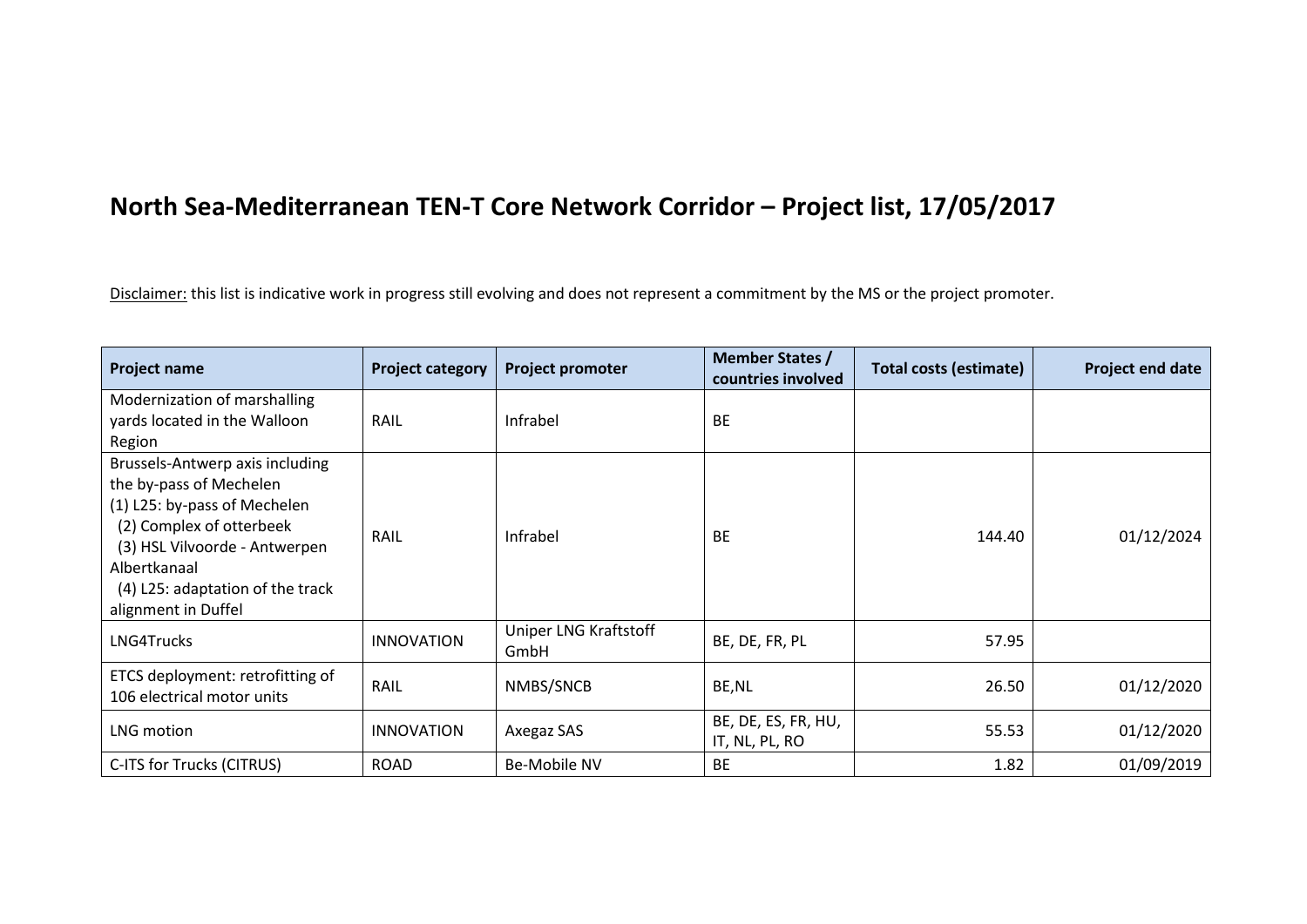| <b>Project name</b>                                                                    | <b>Project category</b> | <b>Project promoter</b>                                            | <b>Member States /</b><br>countries involved | <b>Total costs (estimate)</b> | <b>Project end date</b> |
|----------------------------------------------------------------------------------------|-------------------------|--------------------------------------------------------------------|----------------------------------------------|-------------------------------|-------------------------|
| <b>InterCor</b>                                                                        | <b>ROAD</b>             | <b>ERTICO - ITS Europe</b>                                         | BE, FR, NL, UK                               | 30.00                         | 01/05/2019              |
| C-Roads Belgium/Flanders                                                               | <b>ROAD</b>             | Flemish Department of<br><b>Mobility and Public Works</b><br>(MOW) | <b>BE</b>                                    | 3.18                          | 01/12/2020              |
| <b>Upgrading Flemish RIS</b><br>Infrastructure                                         | <b>IWW</b>              | Waterwegen en Zeekanaal<br><b>NV</b>                               | <b>BE</b>                                    | 2.35                          | 01/12/2019              |
| <b>Connecting Brussels airport</b>                                                     | <b>AIRPORT</b>          | De Lijn                                                            | <b>BE</b>                                    | 88.86                         |                         |
| <b>BENEFIC</b>                                                                         | <b>INNOVATION</b>       | <b>Flemish Government</b>                                          | BE - NL                                      | 32.10                         |                         |
| <b>OPTI CONNECT</b>                                                                    | <b>MARITIME</b>         | <b>NV ITC Rubis Terminal</b><br>Antwerp                            | <b>BE</b>                                    | 15.00                         |                         |
| More Liguid Bulk 4 Rail                                                                | <b>MARITIME</b>         | <b>Vopak Chemical Terminals</b><br><b>Belgium NV</b>               | <b>BE</b>                                    | 8.01                          |                         |
| <b>ANTwerp Waterbus Exploration</b><br>and Realisation Park&Ride building<br>(ANTWERP) | <b>IWW</b>              | <b>Stad Antwerpen</b>                                              | <b>BE</b>                                    | 16.58                         |                         |
| <b>INtoLNG - Innovative LNG solutions</b><br>to provide clean transport fuel           | <b>INNOVATION</b>       | <b>Engie LNG Solutions</b><br>Antwerp bvba                         | <b>BE</b>                                    | 19.34                         |                         |
| LNG as a fuel for road transport: a<br>bridge between Southern and<br>Northern Europe  | <b>INNOVATION</b>       | Compagnie des Gaz de<br>Petroie PRIMAGAZ                           | BE, FR                                       | 9.54                          |                         |
| Upgrade of RoRo maritime link<br>Hull-Antwerp-Kotka                                    | <b>MOS</b>              | <b>Finnlines Pic</b>                                               | BE, FI, UK                                   | 24.85                         |                         |
| Upgrade of the multi-port short-<br>sea shipping service UK - mainland<br>Europe       | <b>MOS</b>              | <b>Atlantic Container Line AB</b>                                  | BE, DE, SE, UK                               | 27.93                         |                         |
| Upgrade of the short-sea shipping<br>link Ghent-Gothenburg                             | <b>MOS</b>              | DFDS A/S                                                           | BE, SE                                       | 7.63                          |                         |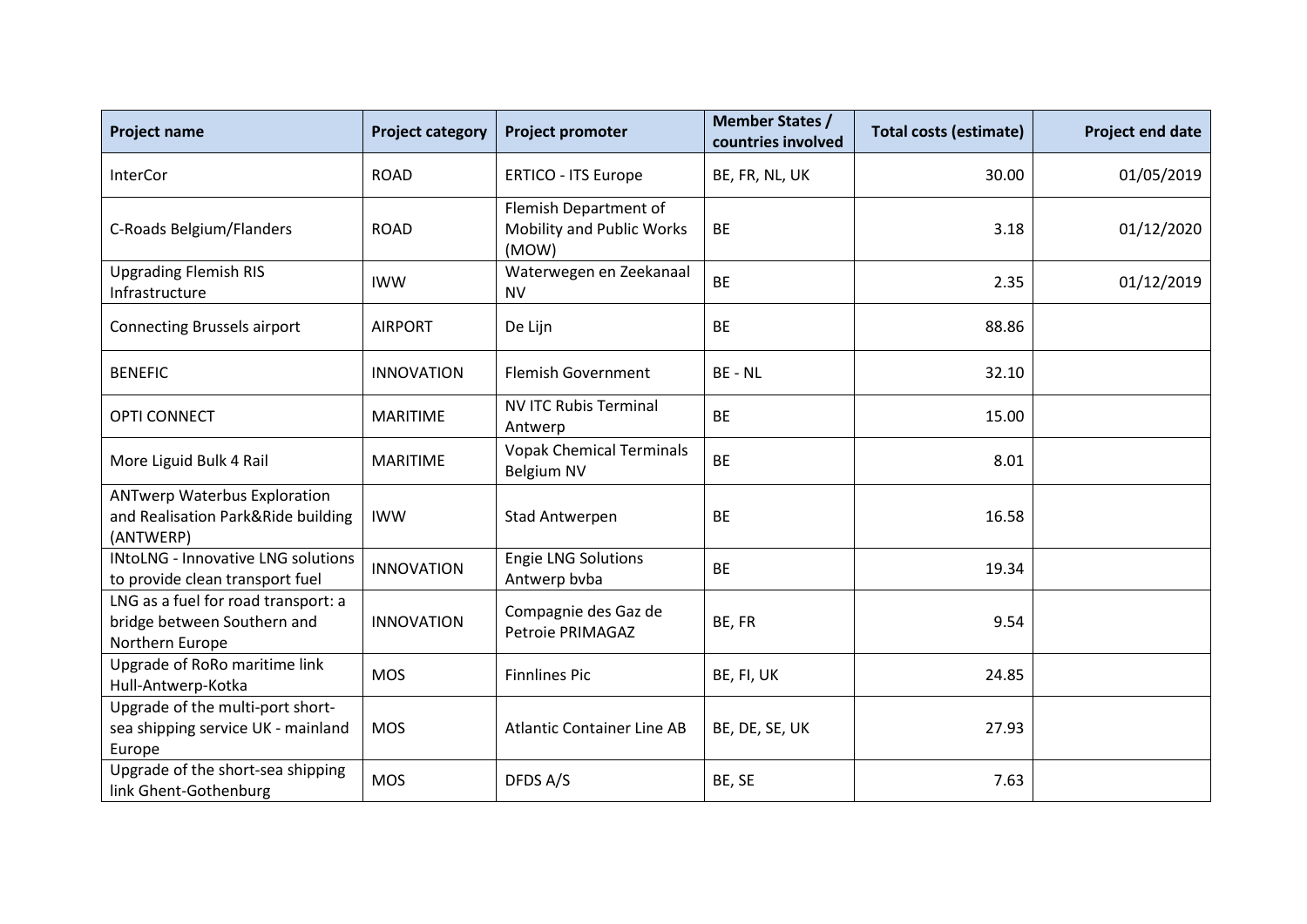| <b>Project name</b>                                                                                                                                   | <b>Project category</b> | <b>Project promoter</b>                              | <b>Member States /</b><br>countries involved | <b>Total costs (estimate)</b> | <b>Project end date</b> |
|-------------------------------------------------------------------------------------------------------------------------------------------------------|-------------------------|------------------------------------------------------|----------------------------------------------|-------------------------------|-------------------------|
| Arc Atlantic Corridor Phase III                                                                                                                       | <b>ROAD</b>             | Service Public de Wallonie<br>and Flemish Government | BE, ES, FR, IE, NL, UK                       | 5.00                          | 31/12/2020              |
| Pilot deployment of a smart (bio-)<br>LNG/CNG network in Flanders                                                                                     | <b>INNOVATION</b>       | <b>DRIVE SYSTEMS</b>                                 | <b>BE</b>                                    | 2.93                          | 30/06/2019              |
| New dock Noordlandbrug                                                                                                                                | <b>IWW</b>              | NV De Scheepvaart                                    | <b>BE</b>                                    | 15.99                         |                         |
| Internal port rail infrastructure and<br>development of a multimodal<br>terminal                                                                      | <b>MARITIME</b>         | Private and port authority                           | <b>BE</b>                                    | 5.50                          | 01/12/2016              |
| Upgrading shunting yards and<br>junctions; freight transport<br>services                                                                              | <b>MARITIME</b>         | Port of Antwerp                                      | <b>BE</b>                                    | 100.00                        | 01/12/2020              |
| National study on the<br>implementation of rail freight line<br>systems connecting<br>rail/road/water-terminals in the<br>Rhine-Alpine Corridor       | MULTIMODAL              | <b>EGTC Rhine-Alpine</b>                             | NL, BE, DE, CH, IT                           | 1.25                          | 01/09/2018              |
| Removal of level crossings                                                                                                                            | RAIL                    | Infrabel                                             | <b>BE</b>                                    | 329.40                        | 01/12/2025              |
| Preparatory studies for the<br>implementation of additional<br>measures on ERTMS Corridor<br>Rotterdam-Genoa and ERTMS<br>Corridor Antwerp-Basel-Lyon | RAIL                    | Public-owned undertaking<br>or body (IM)             | NL, BE, DE, CH, IT                           | 1.66                          | 01/01/2014              |
| Optimization of the Brussels Ring<br>road                                                                                                             | <b>ROAD</b>             | Agentschap Wegen en<br>Verkeer                       | <b>BE</b>                                    | 2300.00                       | 01/12/2023              |
| <b>Oosterweel connection Antwerp</b>                                                                                                                  | <b>ROAD</b>             | Beheersmaatschappij<br>Antwerp Mobiel (BAM)          | <b>BE</b>                                    | 3250.00                       | 01/03/2023              |
| ERTMS onboard deployment on NS<br>and Arriva fleet                                                                                                    | RAIL                    | Ministry of Infrastructure<br>and the Environment    | BE, DE, NL                                   | 126.40                        | 01/12/2020              |
| <b>Upgrading Inland Navigation</b><br>Infrastructure in Port of Ghent                                                                                 | <b>MARITIME</b>         | Port of Gent                                         | <b>BE</b>                                    | 14.45                         | 31/12/2015              |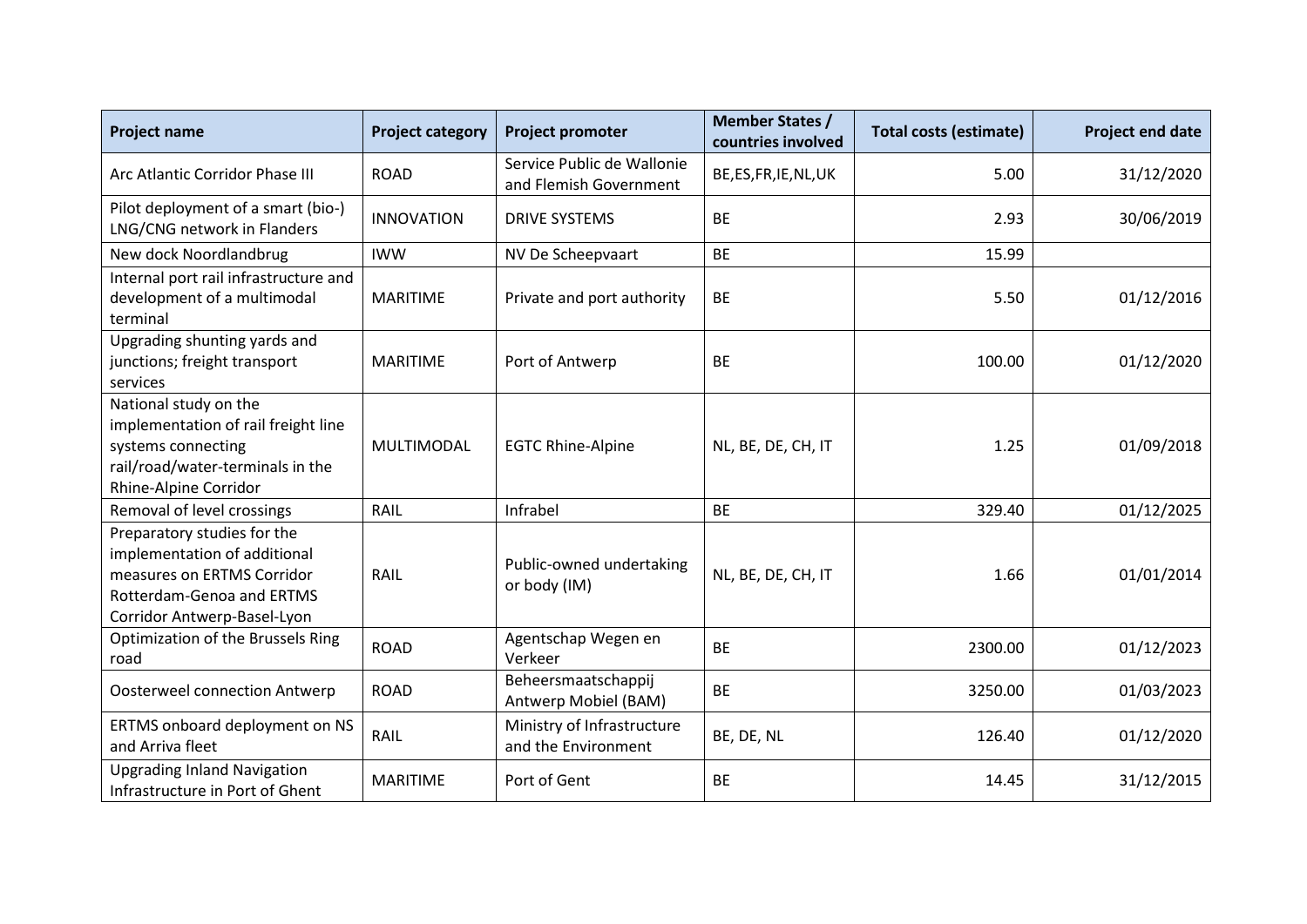| <b>Project name</b>                                                                       | <b>Project category</b> | <b>Project promoter</b>                                         | <b>Member States /</b><br>countries involved | <b>Total costs (estimate)</b> | Project end date |
|-------------------------------------------------------------------------------------------|-------------------------|-----------------------------------------------------------------|----------------------------------------------|-------------------------------|------------------|
| <b>Connecting Citizen Ports 21</b><br>(CCP21)                                             | <b>IWW</b>              | Port of Brussels                                                | <b>BE</b>                                    | 1.20                          | 01/12/2017       |
| Liège-Carex terminal project<br>(feasability study)                                       | <b>AIRPORT</b>          | Private promoter and<br>Service Public de Wallonie              | <b>BE</b>                                    | 2.20                          | 31/12/2014       |
| Increase in the capacity of access<br>to the port of Antwerp                              | <b>MARITIME</b>         | Infrabel                                                        | <b>BE</b>                                    | 224.40                        | 01/12/2025       |
| Study on packing-unpacking<br>facilities in inland ports                                  | MULTIMODAL              |                                                                 | BE, FR, DE, UK, IR,<br>IT, NL, SW, LU        |                               |                  |
| Study to support PW45<br>implementation on the corridor                                   | MULTIMODAL              |                                                                 | BE, FR, DE, UK, IR,<br>IT, NL, SW, LU        |                               |                  |
| Fast-E                                                                                    | <b>ROAD</b>             | Allego GmbH (coordinating<br>applicant)                         | BE, DE, FR                                   | 17.52                         | 01/09/2017       |
| Accelerate LNG for inland<br>waterway transport: from reality<br>to materiality           | <b>INNOVATION</b>       | <b>Shell Trading Rotterdam</b><br>B.V.                          | BE, DE, NL                                   | 48.94                         |                  |
| Improving the multimodal logistic<br>platform of the Zeebrugge port                       | <b>MARITIME</b>         | Infrabel                                                        | <b>BE</b>                                    | 7.99                          | 01/01/2019       |
| Sustaining the direct short-sea<br>shipping link Rosyth-Zeebrugge                         | <b>MOS</b>              | AB DFDS Seaways                                                 | BE, UK                                       | 8.14                          |                  |
| ETCS on-board equipment on CFL<br>rolling stock                                           | RAIL                    | Societe nationale des<br>chemins de fer<br>luxembourgeois       | BE, FR, LU                                   | 23.89                         |                  |
| Safe and secure parking areas for<br>trucks in Kruishoutem and Kalken                     | <b>ROAD</b>             | Total                                                           | <b>BE</b>                                    | 4.04                          | 30/09/2017       |
| Watertruck+                                                                               | <b>INNOVATION</b>       | Waterwegen en Zeekanaal<br>NV, NV De Scheepvaart,<br><b>VIM</b> | <b>BE</b>                                    | 23.01                         | 31/12/2019       |
| Feasibility study on the extension<br>of the capacity of the Brussels<br>North-South link | RAIL                    | Infrabel and SNCB                                               | <b>BE</b>                                    | 1.00                          | 31/12/2017       |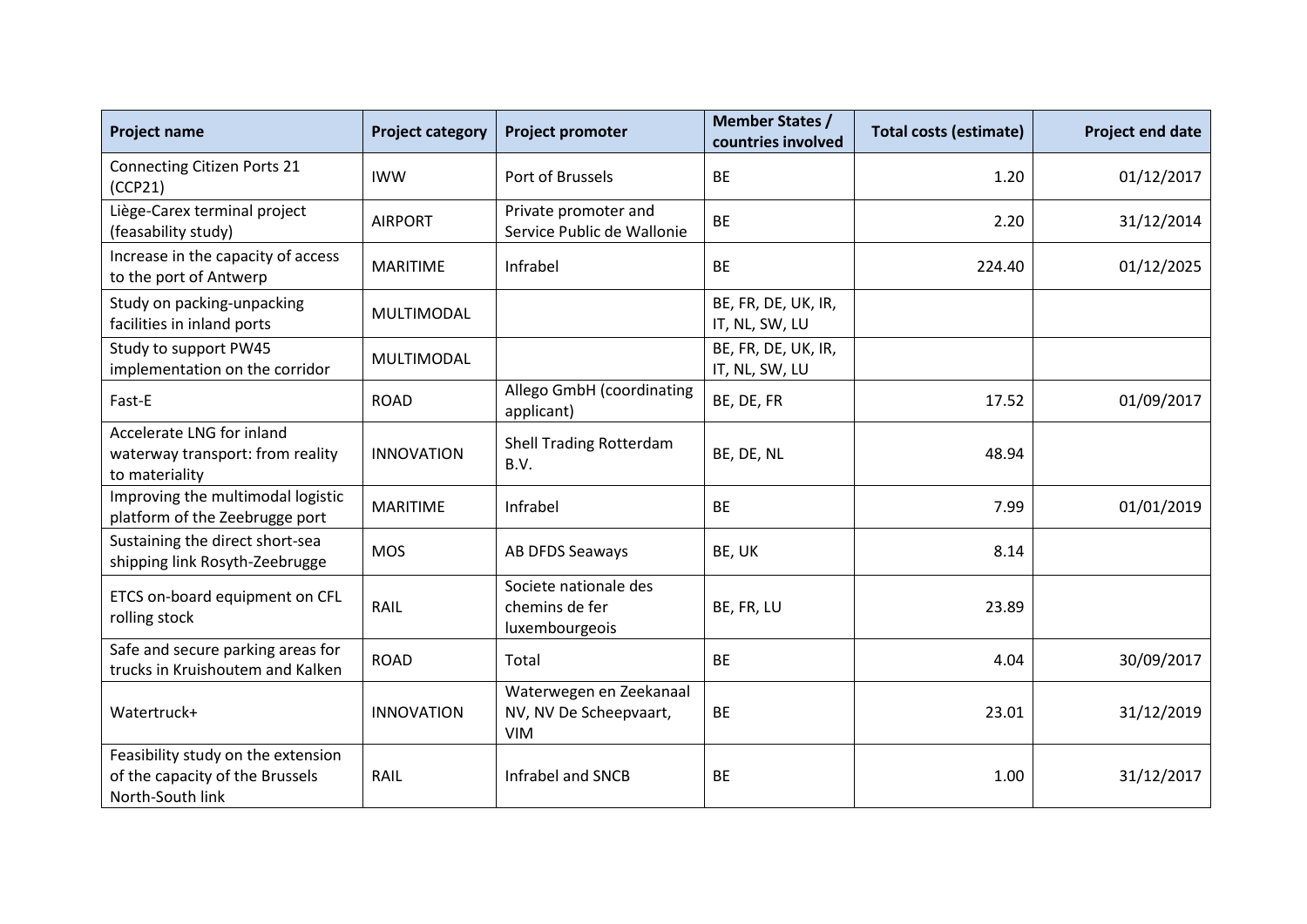| <b>Project name</b>                                                                                               | <b>Project category</b> | <b>Project promoter</b>                                                   | <b>Member States /</b><br>countries involved | <b>Total costs (estimate)</b> | <b>Project end date</b> |
|-------------------------------------------------------------------------------------------------------------------|-------------------------|---------------------------------------------------------------------------|----------------------------------------------|-------------------------------|-------------------------|
| Safe and secure infrastructure in<br>Flanders                                                                     | <b>ROAD</b>             | Agentschap Wegen en<br>Verkeer                                            | <b>BE</b>                                    | 2.62                          | 31/12/2019              |
| New Lock Terneuzen                                                                                                | <b>MARITIME</b>         | Flemish Government -<br>Mobiliteit en Openbare<br>Werken                  | BE, NL                                       | 920.00                        | 31/12/2022              |
| Connect2LNG                                                                                                       | <b>ROAD</b>             | <b>Unilever Poland Services</b><br>Sp. Z.O.O. (coordinating<br>applicant) | BE, DE, ES, FR, IT,<br>LU, NL                | 9.09                          | 01/12/2018              |
| Upgrading of existing multimodal<br>terminal with rail access                                                     | MULTIMODAL              | <b>Ghent Port Company</b>                                                 | <b>BE</b>                                    |                               | 01/12/2017              |
| Increasing the capacity, robustness<br>and safety of the Brussels North-<br>South link                            | RAIL                    | Infrabel                                                                  | <b>BE</b>                                    | 288.90                        |                         |
| ETCS deployment on the Core<br>Network                                                                            | <b>RAIL</b>             | Infrabel                                                                  | <b>BE</b>                                    | 935.50                        | 01/12/2025              |
| EuroCap-Rail: modernization of the<br>Brussels-Luxembourg axis                                                    | RAIL                    | Infrabel                                                                  | <b>BE</b>                                    | 788.70                        | 01/12/2025              |
| Increase in capacity of the Ghent-<br>Zeebrugge line                                                              | RAIL                    | Infrabel                                                                  | <b>BE</b>                                    | 463.00                        | 01/12/2025              |
| Upgrade of the Rail Freight<br>Corridor 2: Leuven-Luxemburg<br>border                                             | RAIL                    | Infrabel                                                                  | <b>BE</b>                                    | 52.10                         | 01/12/2025              |
| Seine-Scheldt: Modernization River<br>Lys                                                                         | <b>IWW</b>              | Waterwegen en Zeekanaal                                                   | <b>BE</b>                                    | 273.00                        |                         |
| Seine-Scheldt: River Lys<br>restauration                                                                          | <b>IWW</b>              | Waterwegen en Zeekanaal                                                   | <b>BE</b>                                    | 39.20                         |                         |
| Lifting of bridges over the Canal<br>Albert and upgrade of the section<br>Wijnegem-Antwerp on the Albert<br>Canal | <b>IWW</b>              | NV De Scheepvaart                                                         | <b>BE</b>                                    | 227.08                        | 31/12/2019              |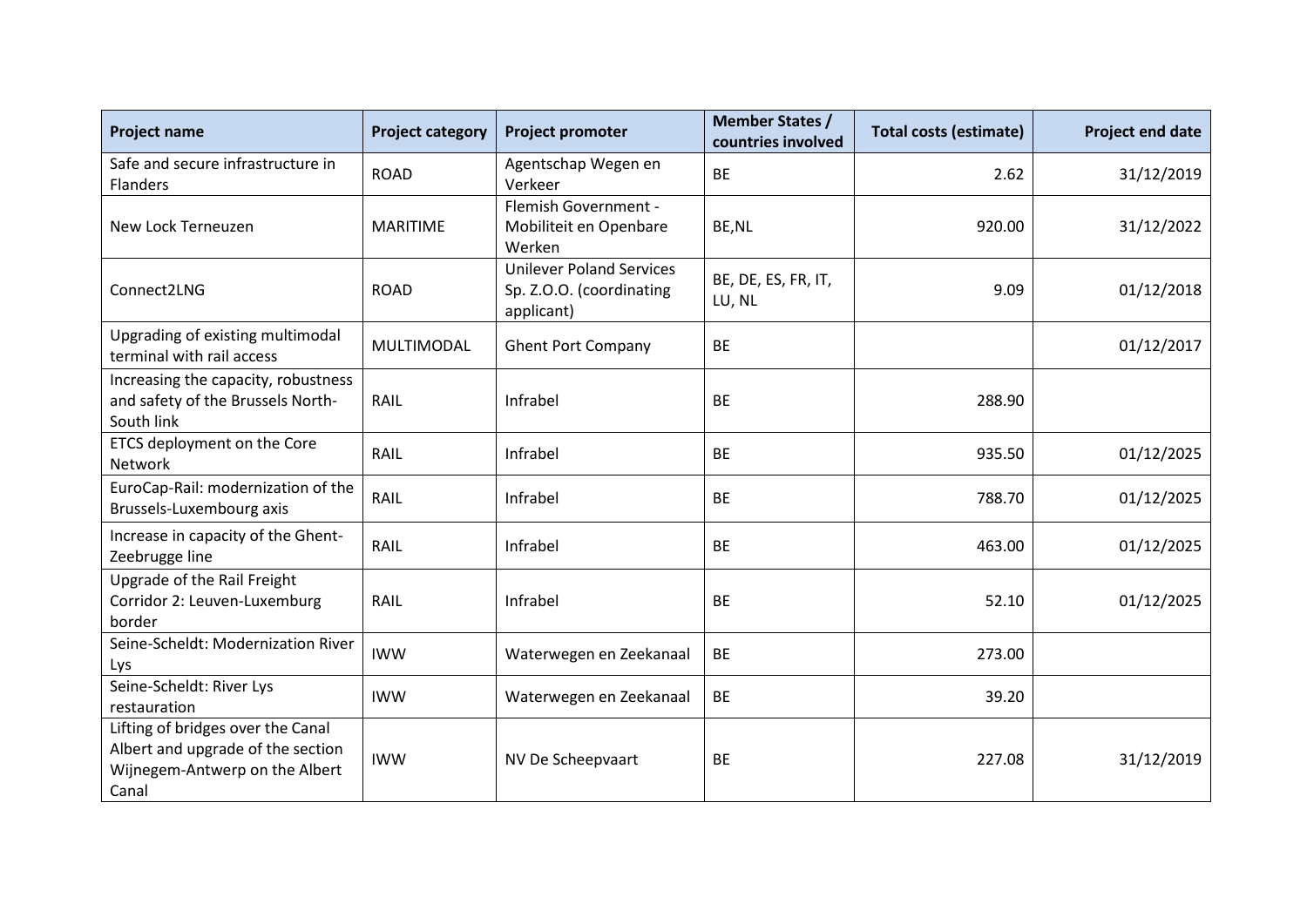| <b>Project name</b>                                                                          | <b>Project category</b> | <b>Project promoter</b>                                  | <b>Member States /</b><br>countries involved | <b>Total costs (estimate)</b> | Project end date |
|----------------------------------------------------------------------------------------------|-------------------------|----------------------------------------------------------|----------------------------------------------|-------------------------------|------------------|
| Upgrade of the section Bocholt-<br>Dessel (from CEMT class II to CEMT<br>class IV)           | <b>IWW</b>              | NV De Scheepvaart                                        | <b>BE</b>                                    | 80.00                         |                  |
| Seine-Scheldt: works on the canal<br>Bossuit-Kortrijk                                        | <b>IWW</b>              | Waterwegen en Zeekanaal                                  | <b>BE</b>                                    | 69.90                         | 31/12/2020       |
| Seine-Scheldt: study of the<br>modernization of the Canal<br>Bossuit-Kortrijk                | <b>IWW</b>              | Waterwegen en Zeekanaal                                  | <b>BE</b>                                    | 7.30                          |                  |
| Seine-Scheldt: Modernization of<br>the Brussels-Charleroi Canal                              | <b>IWW</b>              | Waterwegen en Zeekanaal                                  | <b>BE</b>                                    | 29.50                         |                  |
| Seine-Scheldt: Modernization of<br>the Brussels-Charleroi Canal<br>between Lembeek and Halle | <b>IWW</b>              | Waterwegen en Zeekanaal                                  | <b>BE</b>                                    | 1.58                          |                  |
| Seine-Scheldt: Canal Ghent-<br>Oostende, section Ghent-Bruges                                | <b>IWW</b>              | Waterwegen en Zeekanaal                                  | <b>BE</b>                                    | 75.40                         |                  |
| Seine-Scheldt: studies for the<br>modernization of the Canal<br>Roeselare-Lys                | <b>IWW</b>              | Waterwegen en Zeekanaal                                  | <b>BE</b>                                    | 4.55                          |                  |
| Seine-Scheldt: works on the Canal<br>Roeselare-Lys                                           | <b>IWW</b>              | Waterwegen en Zeekanaal                                  | <b>BE</b>                                    | 37.30                         |                  |
| Seine-Scheldt: works on the Canal<br>Roeselare-Lys                                           | <b>IWW</b>              | Waterwegen en Zeekanaal                                  | <b>BE</b>                                    | 19.10                         |                  |
| <b>Implementation of River</b><br>Information Services (RIS) in<br>Belgium                   | <b>IWW</b>              | NV De Scheepvaart and<br>Waterwegen en Zeekanaal         | <b>BE</b>                                    | 4.33                          | 31/12/2016       |
| Meuse basin-Wallonia (period<br>2016-2020)                                                   | <b>IWW</b>              | Service Public de Wallonie                               | <b>BE</b>                                    | 129.46                        | 01/12/2019       |
| Renovation of the Royers lock in<br>the Port of Antwerp                                      | <b>IWW</b>              | Flemish Government -<br>Mobiliteit en Openbare<br>Werken | <b>BE</b>                                    | 142.80                        | 31/12/2023       |
| Seine-Scheldt: 'Seine-Scheldt-                                                               | <b>IWW</b>              | Waterwegen en Zeekanaal                                  | <b>BE</b>                                    | 4.00                          | 31/12/2020       |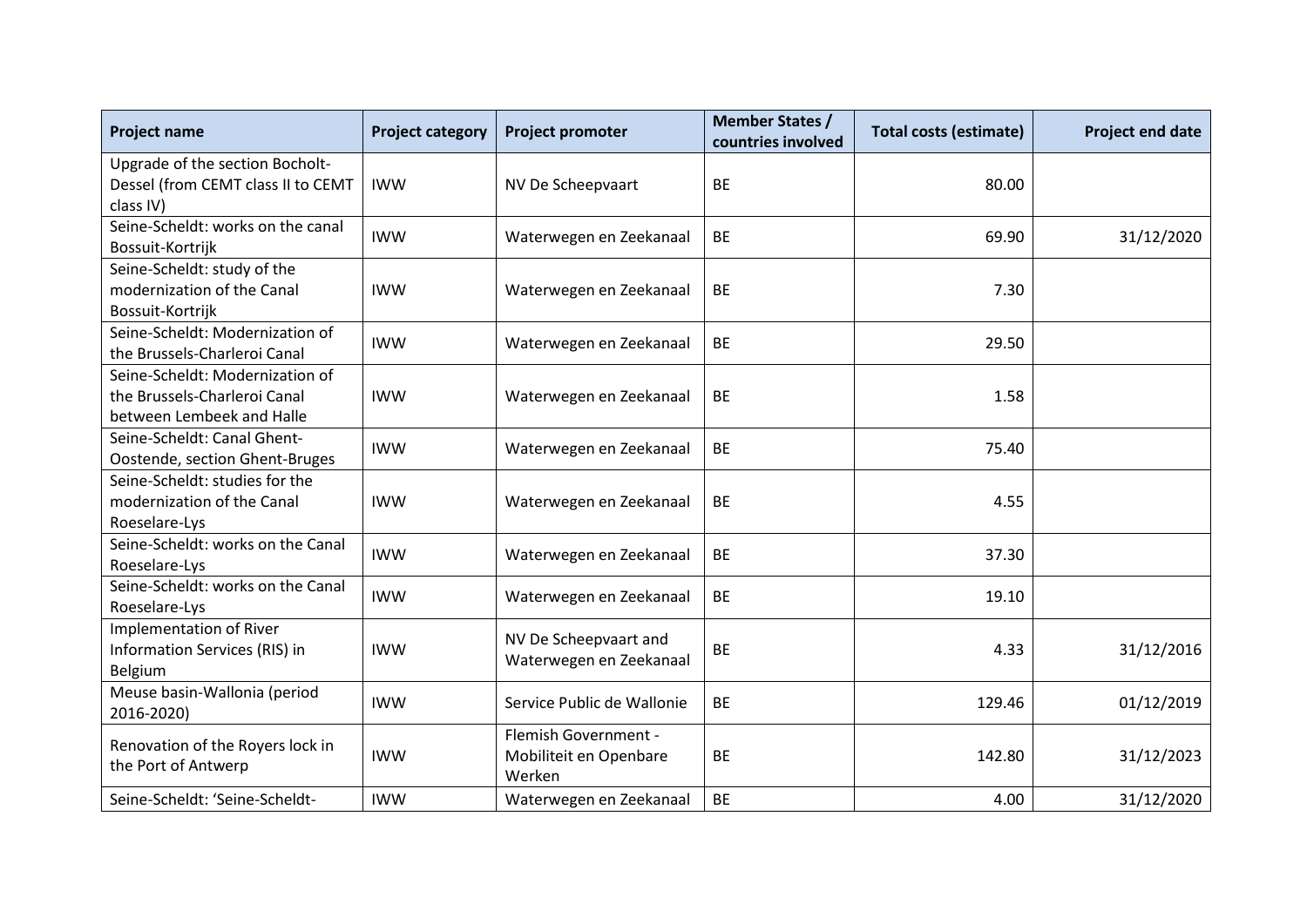| <b>Project name</b>                                                 | <b>Project category</b> | <b>Project promoter</b>                                  | <b>Member States /</b><br>countries involved | <b>Total costs (estimate)</b> | Project end date |
|---------------------------------------------------------------------|-------------------------|----------------------------------------------------------|----------------------------------------------|-------------------------------|------------------|
| West' project: Upgrade and socio-                                   |                         |                                                          |                                              |                               |                  |
| economic monitoring to detect the<br>need for long term solutions   |                         |                                                          |                                              |                               |                  |
| Seine-Scheldt: River Dender<br>interoperability                     | <b>IWW</b>              | Waterwegen en Zeekanaal                                  | <b>BE</b>                                    | 0.50                          |                  |
| Seine-Scheldt: Modernization of<br>the Upper-Scheldt river          | <b>IWW</b>              | Waterwegen en Zeekanaal                                  | <b>BE</b>                                    | 114.50                        |                  |
| Upgrade of the Brussels-Scheldt<br>Sea Canal                        | <b>IWW</b>              | Waterwegen en Zeekanaal                                  | <b>BE</b>                                    | 24.20                         |                  |
| Seine-Scheldt: Upper-Sea Scheldt<br>and Southern Ghent Ring Canal   | <b>IWW</b>              | Waterwegen en Zeekanaal                                  | <b>BE</b>                                    | 64.90                         |                  |
| Capacity extension of locks in<br>Wijnegem                          | <b>IWW</b>              | NV De Scheepvaart                                        | <b>BE</b>                                    | 100.00                        |                  |
| Seine-Scheldt: Beneden-Nete<br>Canal upgrade                        | <b>IWW</b>              | Waterwegen en Zeekanaal                                  | <b>BE</b>                                    | 5.50                          |                  |
| Upgrade of the vertical clearance<br>under some bridges in Brussels | <b>IWW</b>              | Port of Brussels and<br>Ministry of Brussels<br>mobility | <b>BE</b>                                    | 50.60                         |                  |
| Seine-Scheldt (period 2014-2020)                                    | <b>IWW</b>              | Service Public de Wallonie                               | <b>BE</b>                                    | 124.33                        | 01/12/2019       |
| Seine-Scheldt (period 2021-2027)                                    | <b>IWW</b>              | Service Public de Wallonie                               | <b>BE</b>                                    | 125.67                        | 01/12/2027       |
| Meuse basin-Wallonia (period<br>2021-2027)                          | <b>IWW</b>              | Service Public de Wallonie                               | <b>BE</b>                                    | 94.80                         | 01/12/2027       |
| Overall investments in RIS 2016                                     | <b>IWW</b>              | Service Public de Wallonie                               | <b>BE</b>                                    | 4.00                          | 01/12/2020       |
| Overall investments in RIS 2017-<br>2020                            | <b>IWW</b>              | Service Public de Wallonie                               | <b>BE</b>                                    | 0.50                          | 01/12/2020       |
| Development of the port areas                                       | <b>IWW</b>              | Service Public de Wallonie<br>and Ports authorities      | <b>BE</b>                                    |                               |                  |
| Elimination of a level crossing on<br>the Lyon-Avignon section      | RAIL                    | Ministry of the<br>Environment, Energy and               | <b>FR</b>                                    | 2.00                          |                  |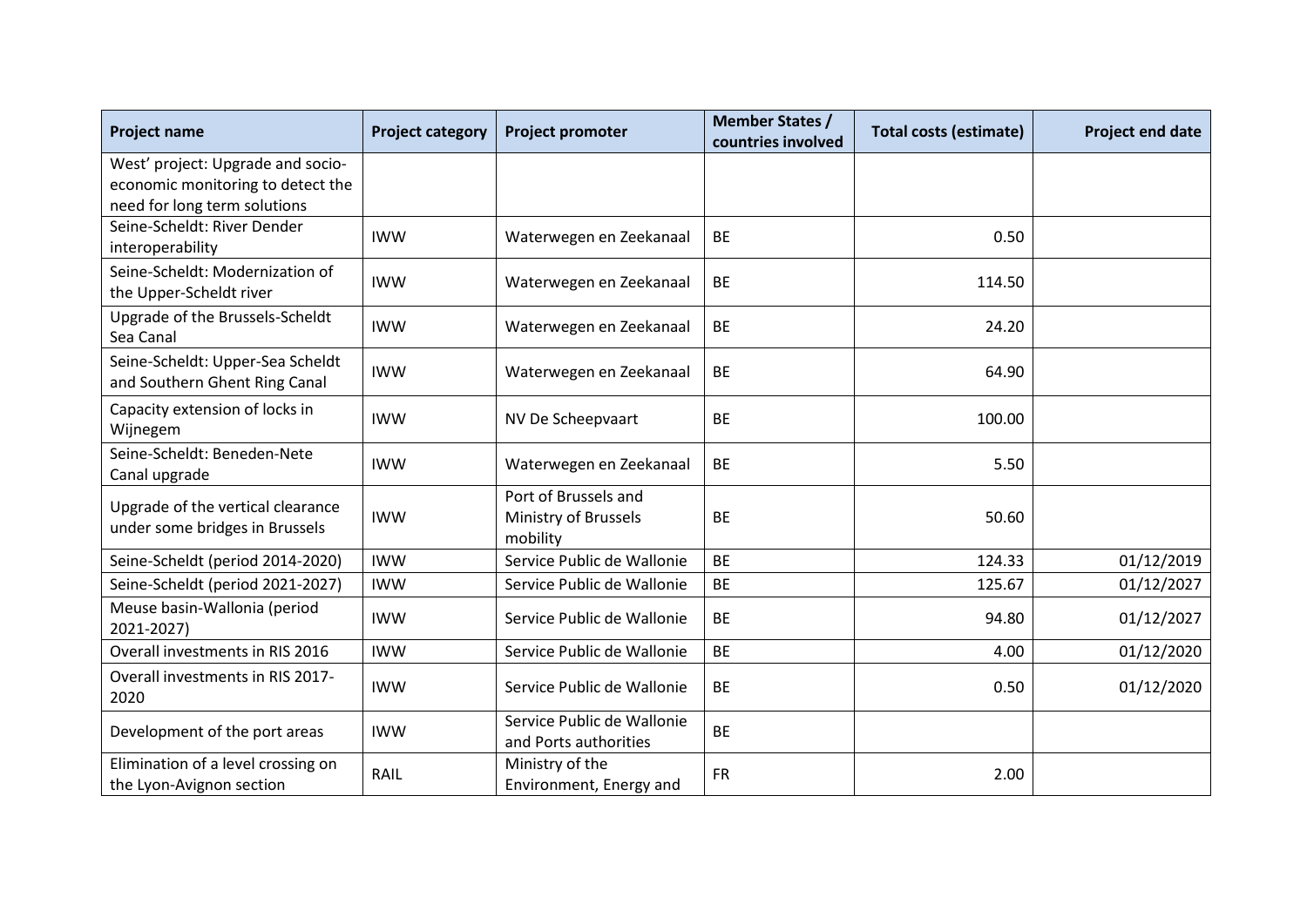| <b>Project name</b>                                                                            | <b>Project category</b> | <b>Project promoter</b>                                       | <b>Member States /</b><br>countries involved | <b>Total costs (estimate)</b> | <b>Project end date</b> |
|------------------------------------------------------------------------------------------------|-------------------------|---------------------------------------------------------------|----------------------------------------------|-------------------------------|-------------------------|
|                                                                                                |                         | <b>Marine Affairs</b>                                         |                                              |                               |                         |
| Towards an optimised rail supply<br>chain (TOSCA)                                              | RAIL                    | ID Logistics France 4                                         | <b>FR</b>                                    | 13.44                         |                         |
| Lyon Node, Lyon <-> Avignon, Lyon<br><-> Modane: Centralised network<br>command                | RAIL                    | <b>SNCF RESEAU</b>                                            | <b>FR</b>                                    | 370.00                        | 01/12/2032              |
| Lyon node: Nœud Ferroviaire<br>Lyonnais - NFL                                                  | RAIL                    | <b>SNCF RESEAU</b>                                            | <b>FR</b>                                    | 4700.00                       | 01/12/2035              |
| Marseille rail node                                                                            | RAIL                    | <b>SNCF RESEAU</b>                                            | <b>FR</b>                                    | 2500.00                       | 01/12/2030              |
| Lyon node (Salaise - Sablons)                                                                  | MULTIMODAL              | CNR, VNF, SNCF RESEAU,<br>local authorities                   | <b>FR</b>                                    |                               |                         |
| Avignon node (RRT and IWW)                                                                     | <b>MULTIMODAL</b>       | CNR, VNF, RFF, State,<br>Provence Alpes Cote<br>d'Azur Region | <b>FR</b>                                    | 120.00                        | 01/12/2016              |
| Calais / Paris - North Italy Rail<br>motorway                                                  | MULTIMODAL              | <b>VIIA</b>                                                   | FR/IT                                        |                               | 01/12/2017              |
| Sustainable LNG Operations for<br>Ports and Shipping - Innovative<br>Pilot Actions (GAINN4MOS) | <b>MARITIME</b>         | Fundacion Valencia port                                       | ES, FR, HR, IT, PT,<br>SI                    | 10.27                         | 30/09/2019              |
| Rail access improvement of the<br>Port of Strasbourg                                           | <b>IWW</b>              | Port Autonome de<br>Strasbourg                                | <b>FR</b>                                    | 6.00                          | 01/12/2018              |
| North road access to the port of<br>Strasbourg                                                 | <b>IWW</b>              | Port Autonome de<br>Strasbourg                                | <b>FR</b>                                    | 15.00                         | 01/01/2020              |
| Increasing the size of entry locks to<br>the port                                              | <b>IWW</b>              | Port Autonome de<br>Strasbourg                                | <b>FR</b>                                    | 4.00                          | 01/01/2020              |
| New multimodal terminal of the<br>Port of Strasbourg / Lauterbourg<br>site                     | <b>IWW</b>              | Port Autonome de<br>Strasbourg                                | <b>FR</b>                                    | 10.12                         | 01/06/2018              |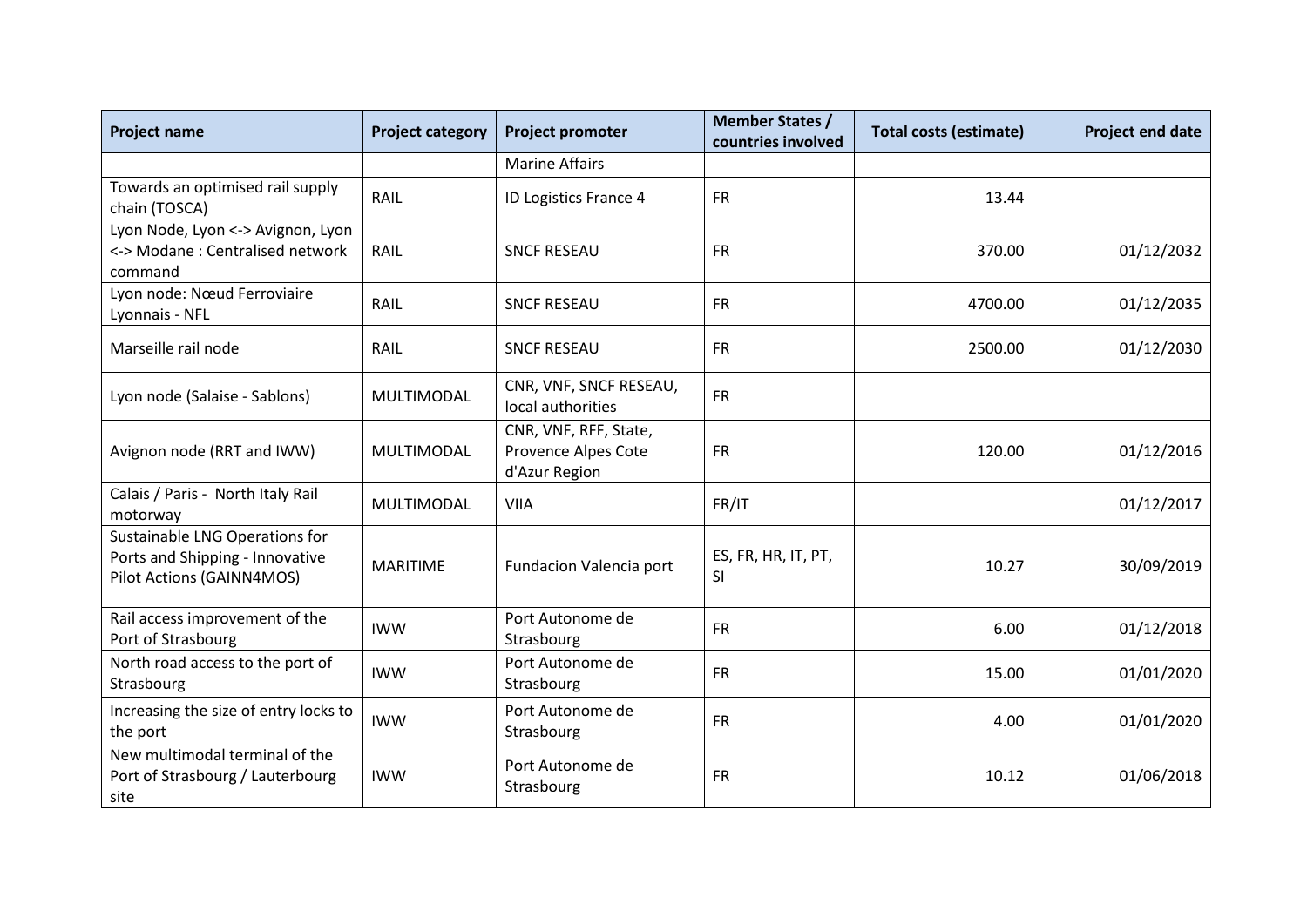| <b>Project name</b>                                                                                        | <b>Project category</b> | <b>Project promoter</b>                                               | <b>Member States /</b><br>countries involved | <b>Total costs (estimate)</b> | <b>Project end date</b> |
|------------------------------------------------------------------------------------------------------------|-------------------------|-----------------------------------------------------------------------|----------------------------------------------|-------------------------------|-------------------------|
| Study and work on a new<br>container terminal and a logistics<br>zone in Ottmarsheim (Port of<br>Mulhouse) | <b>IWW</b>              | Port of Mulhouse                                                      | <b>FR</b>                                    | 25.00                         |                         |
| Development of a new port area in<br>Mulhouse agglomeration (Île<br>Napoléon)                              | <b>IWW</b>              | Port of Mulhouse                                                      | <b>FR</b>                                    | 6.50                          |                         |
| Pilot implementation of an Upper<br>Rhine traffic management<br>platform                                   | <b>IWW</b>              | <b>Rhein Ports Basel-</b><br>Mulhouse-Weil                            | FR, DE                                       |                               |                         |
| Study to invigorate and develop<br>the multimodal platform traffic on<br>the large-gauge Moselle           | <b>IWW</b>              | VNF/ Port of Metz/ Port of<br>Frouard/ Port of Thionville-<br>Illange | <b>FR</b>                                    | 1.42                          | 05/07/2019              |
| The multimodal and multisite<br>platform development in Lorraine,<br>on the Moselle river - 2nd part       | <b>IWW</b>              | VNF/ Port of Metz/ Port of<br>Frouard/ Port of Thionville-<br>Illange | <b>FR</b>                                    | 75.00                         | 01/01/2025              |
| Rehabilitation of broadband<br>network along the Moselle river                                             | <b>IWW</b>              | <b>VNF</b>                                                            | <b>FR</b>                                    | 0.35                          | 01/06/2016              |
| Modernised large-capacity Moselle                                                                          | <b>IWW</b>              | <b>VNF</b>                                                            | <b>FR</b>                                    | 6.25                          | 31/12/2021              |
| Regeneration of civil engineering<br>structures on the large-capacity<br>Moselle                           | <b>IWW</b>              | <b>VNF</b>                                                            | <b>FR</b>                                    | 80.00                         | 01/01/2030              |
| Reconstruction of the Liégeot dam<br>on the Moselle river                                                  | <b>IWW</b>              | <b>VNF</b>                                                            | <b>FR</b>                                    | 17.00                         | 31/12/2019              |
| Extension of Clévant lock on the<br>Moselle river                                                          | <b>IWW</b>              | <b>VNF</b>                                                            | <b>FR</b>                                    | 11.30                         | 01/12/2022              |
| Widening (extension) of the "Porte<br>de garde" of Metz-La Maxe's port -<br>Moselle river                  | <b>IWW</b>              | <b>VNF</b>                                                            | <b>FR</b>                                    | 9.30                          | 01/01/2022              |
| <b>Upper Rhine Ports: road</b>                                                                             | <b>IWW</b>              | Port Autonome de                                                      | CH, DE, FR                                   | 93.00                         | 01/01/2022              |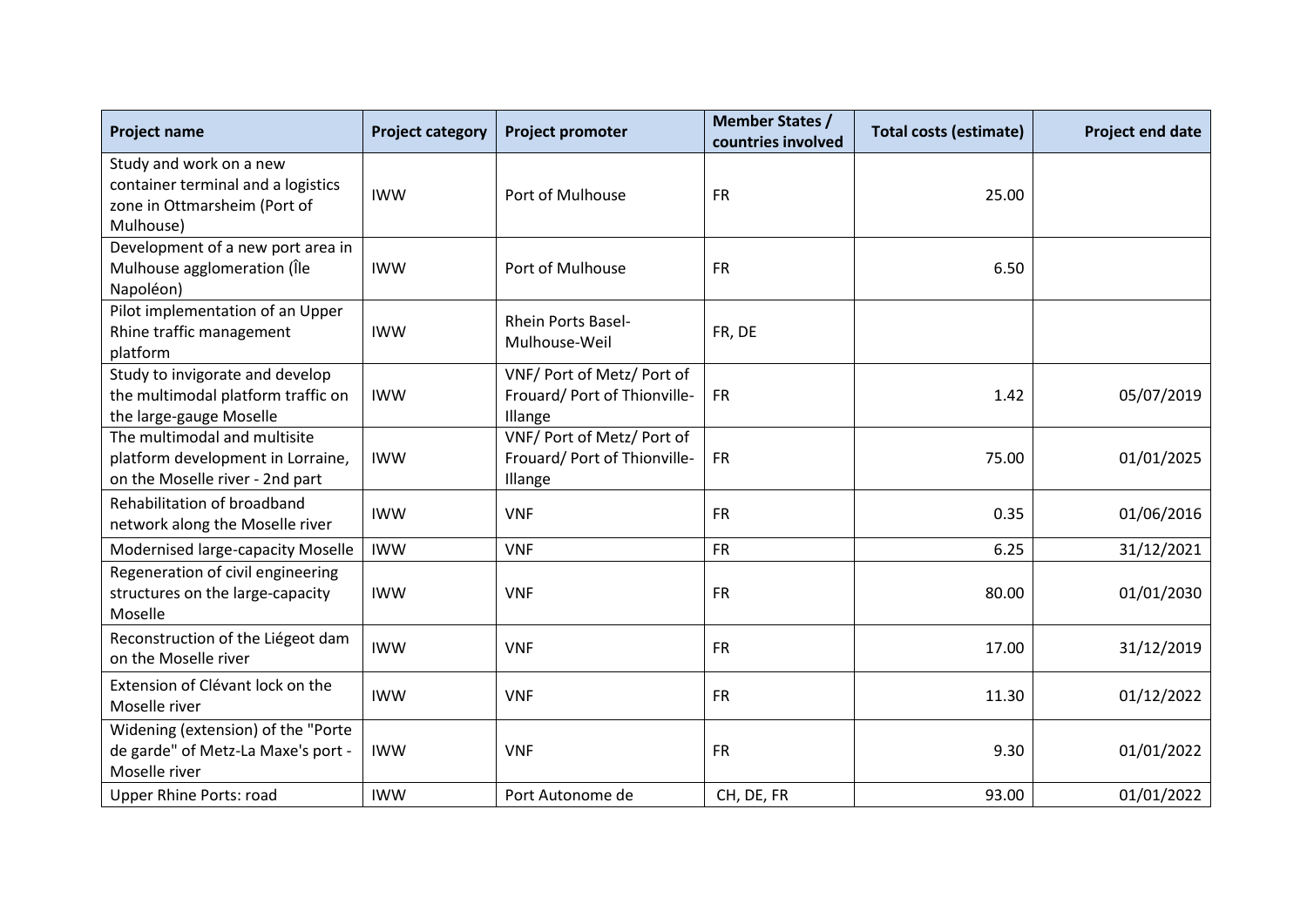| <b>Project name</b>                                                                        | <b>Project category</b> | <b>Project promoter</b>                              | <b>Member States /</b><br>countries involved | <b>Total costs (estimate)</b> | <b>Project end date</b> |
|--------------------------------------------------------------------------------------------|-------------------------|------------------------------------------------------|----------------------------------------------|-------------------------------|-------------------------|
| accessibility upgrade for inland<br>port platforms                                         |                         | Strasbourg, Upper Rhine<br>Ports                     |                                              |                               |                         |
| <b>Upper Rhine Ports: rail accessibility</b><br>upgrade for inland port platforms          | <b>IWW</b>              | Port Autonome de<br>Strasbourg, Upper Rhine<br>Ports | CH, DE, FR                                   | 42.00                         | 01/01/2022              |
| <b>Upper Rhine Ports: rail capacity</b><br>upgrade for inland port platforms               | <b>IWW</b>              | Port Autonome de<br>Strasbourg, Upper Rhine<br>Ports | CH, DE, FR                                   | 33.00                         | 01/01/2022              |
| <b>Upper Rhine Ports: IWW</b><br>accessibility upgrade for inland<br>port platforms        | <b>IWW</b>              | Port Autonome de<br>Strasbourg, Upper Rhine<br>Ports | CH, DE, FR                                   | 46.00                         | 01/01/2022              |
| ERTMS deployment on the<br>Longuyon- Basel line                                            | RAIL                    | <b>SNCF RESEAU</b>                                   | <b>FR</b>                                    | 181.00                        |                         |
| Metz node upgrade                                                                          | RAIL                    | <b>SNCF RESEAU</b>                                   | <b>FR</b>                                    | 40.00                         |                         |
| Reinforcement of electric supply in<br>Metz                                                | RAIL                    | <b>SNCF RESEAU</b>                                   | <b>FR</b>                                    | 20.00                         |                         |
| Loading gauge enhancement<br>between Metz and Strasbourg                                   | RAIL                    | <b>SNCF RESEAU</b>                                   | <b>FR</b>                                    |                               |                         |
| Strasbourg node upgrade (4th<br>track between Strasbourg and<br>Vendenheim)                | RAIL                    | <b>SNCF RESEAU</b>                                   | <b>FR</b>                                    | 120.00                        |                         |
| Strasbourg node upgrade<br>(Strasbourg station upgrade)                                    | RAIL                    | <b>SNCF RESEAU</b>                                   | <b>FR</b>                                    | 118.00                        |                         |
| Reinforcement of electric supply in<br>Strasbourg                                          | RAIL                    | <b>SNCF RESEAU</b>                                   | <b>FR</b>                                    | 30.00                         |                         |
| Atlantic rail motorway                                                                     | MULTIMODAL              | FR/ES                                                | FR ES                                        |                               | 01/12/2025              |
| Upgrade of the upper Seine<br>between Bray-sur-Seine and<br>Nogent-sur-Seine (Seine-Scheld | <b>IWW</b>              | <b>VNF</b>                                           | <b>FR</b>                                    | 240.00                        | 31/12/2025              |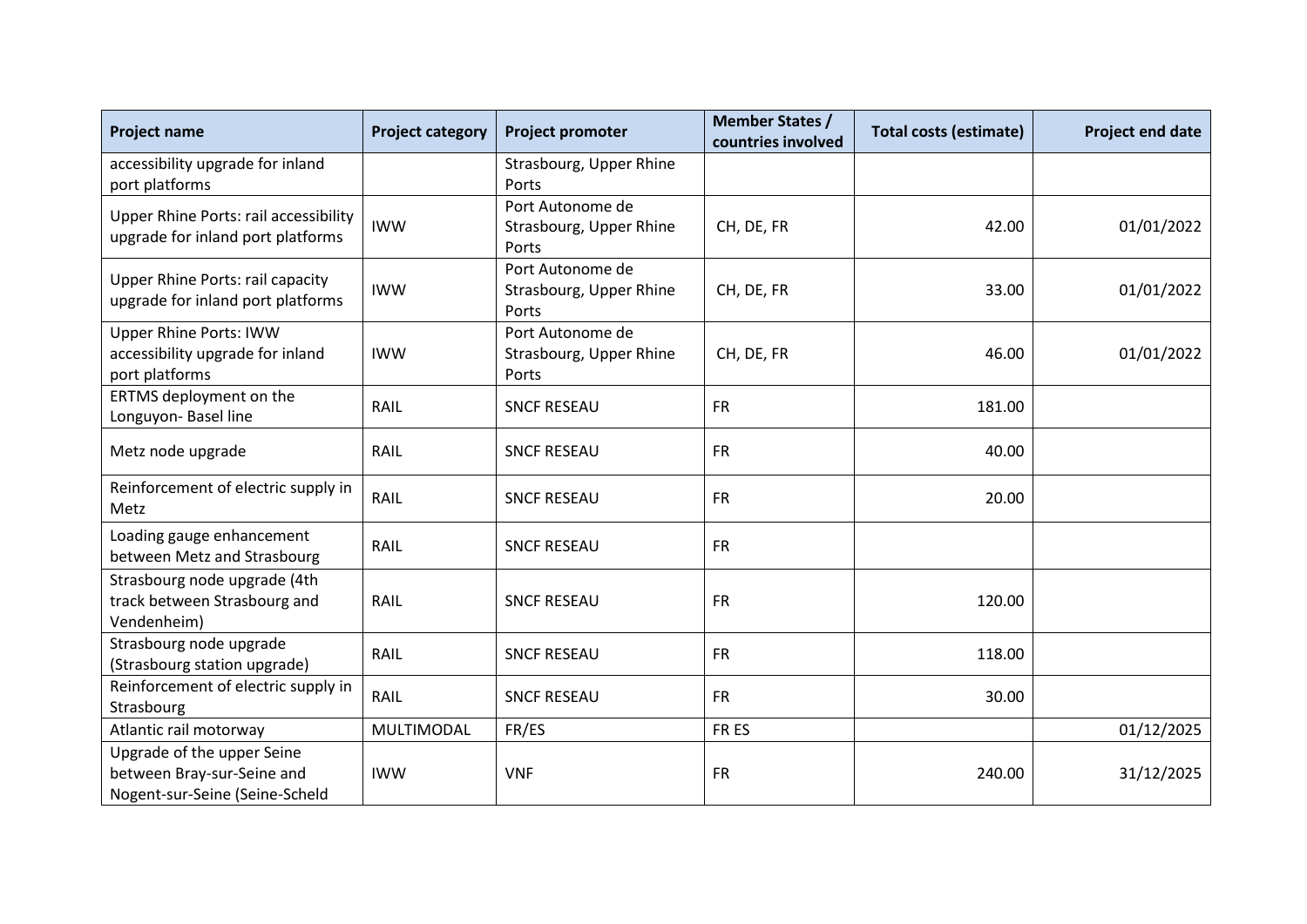| <b>Project name</b>                  | <b>Project category</b> | <b>Project promoter</b> | <b>Member States /</b><br>countries involved | <b>Total costs (estimate)</b> | <b>Project end date</b> |
|--------------------------------------|-------------------------|-------------------------|----------------------------------------------|-------------------------------|-------------------------|
| inland waterway)                     |                         |                         |                                              |                               |                         |
| IWW access to the Nogent-sur-        |                         |                         |                                              |                               |                         |
| Seine nuclear power plant (Seine-    | <b>IWW</b>              | <b>VNF</b>              | <b>FR</b>                                    | 27.80                         | 31/12/2022              |
| Scheld inland waterway)              |                         |                         |                                              |                               |                         |
| Renovation and/or deepening of       |                         |                         |                                              |                               |                         |
| the small locks on the high Seine    | <b>IWW</b>              | <b>VNF</b>              | <b>FR</b>                                    | 16.90                         | 31/12/2023              |
| (Seine-Scheld inland waterway)       |                         |                         |                                              |                               |                         |
| Creating a second lock at            |                         |                         |                                              |                               |                         |
| Varennes-sur-Seine (Seine-Scheld     | <b>IWW</b>              | <b>VNF</b>              | <b>FR</b>                                    | 33.30                         |                         |
| inland waterway)                     |                         |                         |                                              |                               |                         |
| Restoring the environmental          |                         |                         |                                              |                               |                         |
| continuity on the upstream Seine     | <b>IWW</b>              | <b>VNF</b>              | <b>FR</b>                                    | 10.40                         | 31/12/2024              |
| (Seine-Scheld inland waterway)       |                         |                         |                                              |                               |                         |
| Improving reliability of other locks |                         |                         |                                              |                               |                         |
| and dams on the upstream Seine       | <b>IWW</b>              | <b>VNF</b>              | <b>FR</b>                                    | 5.60                          | 01/06/2020              |
| (Seine-Scheld inland waterway)       |                         |                         |                                              |                               |                         |
| Services to users: turning basin     |                         |                         |                                              |                               |                         |
| and waiting areas on the upstream    | <b>IWW</b>              | <b>VNF</b>              | <b>FR</b>                                    | 7.60                          | 31/12/2024              |
| Seine (Seine-Scheld inland           |                         |                         |                                              |                               |                         |
| waterway)                            |                         |                         |                                              |                               |                         |
| Implementing remote control of       |                         |                         |                                              |                               |                         |
| locks on the upstream Seine          | <b>IWW</b>              | <b>VNF</b>              | <b>FR</b>                                    | 12.00                         | 31/12/2025              |
| (Seine-Scheld inland waterway)       |                         |                         |                                              |                               |                         |
| Extension of the siding to improve   |                         |                         |                                              |                               |                         |
| rail access to the port area at the  | MULTIMODAL              | Port of Metz            | <b>FR</b>                                    | 3.00                          |                         |
| port of Metz                         |                         |                         |                                              |                               |                         |
| Paris Seine Métropole phase 1        |                         |                         |                                              |                               |                         |
| (western part). Development of       | MULTIMODAL              | Port Autonome de Paris  | <b>FR</b>                                    | 110.00                        | 01/01/2028              |
| aggregate products platform.         |                         |                         |                                              |                               |                         |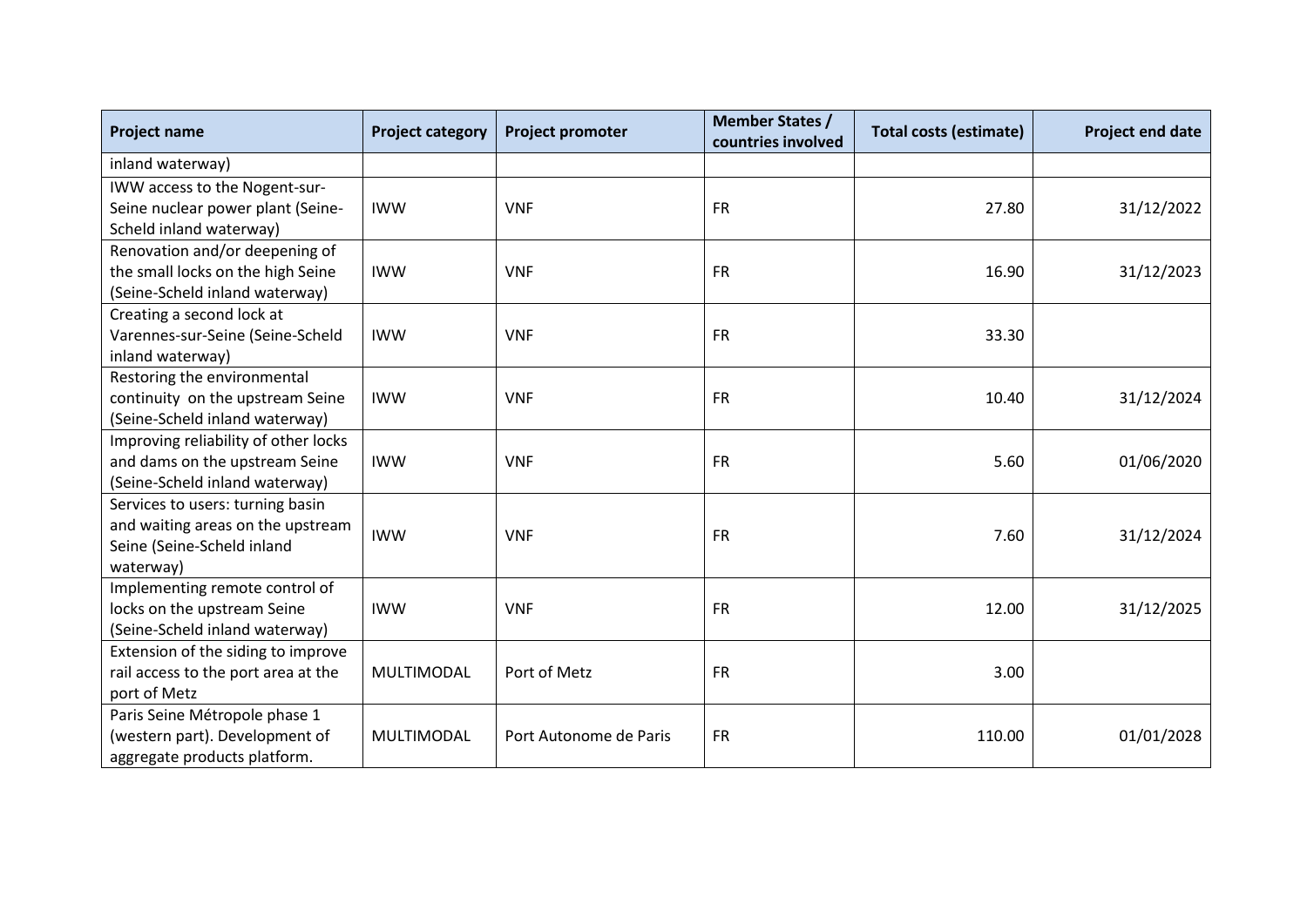| <b>Project name</b>                                                                       | <b>Project category</b> | <b>Project promoter</b>                  | <b>Member States /</b><br>countries involved | <b>Total costs (estimate)</b> | Project end date |
|-------------------------------------------------------------------------------------------|-------------------------|------------------------------------------|----------------------------------------------|-------------------------------|------------------|
| Paris Seine Métropole phase 2<br>(eastern part). Development of<br>multimodal platform    | MULTIMODAL              | Port Autonome de Paris                   | <b>FR</b>                                    |                               | 01/01/2040       |
| City port of Triel-sur-Seine                                                              | MULTIMODAL              | Port Autonome de Paris                   | <b>FR</b>                                    | 32.00                         | 01/01/2022       |
| Extension of the Limay multimodal<br>terminal                                             | MULTIMODAL              | Port Autonome de Paris                   | <b>FR</b>                                    | 29.00                         | 01/01/2022       |
| Multimodal access to platforms of<br>the ports of Paris (including new<br>road link N406) | MULTIMODAL              | Port Autonome de Paris /<br><b>DRIEA</b> | <b>FR</b>                                    | 85.00                         | 01/01/2019       |
| Development of multimodal urban<br>logistics Centers inside Paris an in<br>Paris area     | MULTIMODAL              | Port Autonome de Paris                   | <b>FR</b>                                    |                               | 01/01/2025       |
| Studies to establish two ports on<br>the Seine - Port Seine Metropole<br>Ouest            | MULTIMODAL              | Port Autonome de Paris                   | <b>FR</b>                                    |                               |                  |
| Recalibration of Condé -<br>pommeroeul canal (Seine-Scheldt<br>inland waterway)           | <b>IWW</b>              | <b>VNF</b>                               | <b>FR</b>                                    | 66.67                         | 31/12/2023       |
| ARMIS : Air Rail rapid Metro<br><b>Interconnection System</b>                             | MULTIMODAL              | Societe du Grand Paris                   | <b>FR</b>                                    | 62.56                         | 01/03/2017       |
| Line 14 South connecting Orly<br>Airport to Paris                                         | <b>MULTIMODAL</b>       | Societe du Grand Paris                   | <b>FR</b>                                    | 2100.00                       | 01/01/2027       |
| Calais Port 2015                                                                          | <b>MARITIME</b>         | Région Nord-Pas de Calais-<br>Picardie   | <b>FR</b>                                    | 492.28                        | 31/12/2020       |
| Lengthening of the Rochetaillée-<br>sur-Saône lock and building of a<br>guiding wall      | <b>IWW</b>              | <b>VNF</b>                               | <b>FR</b>                                    | 11.80                         | 01/01/2017       |
| <b>Eurotunnel Terminal 2015</b>                                                           | <b>ROAD</b>             | Groupe Eurotunnel                        | FR,UK                                        | 30.08                         | 01/01/2016       |
| Development of a multimodal                                                               | <b>MARITIME</b>         | Dunkerque Port authority                 | <b>FR</b>                                    |                               | 31/12/2016       |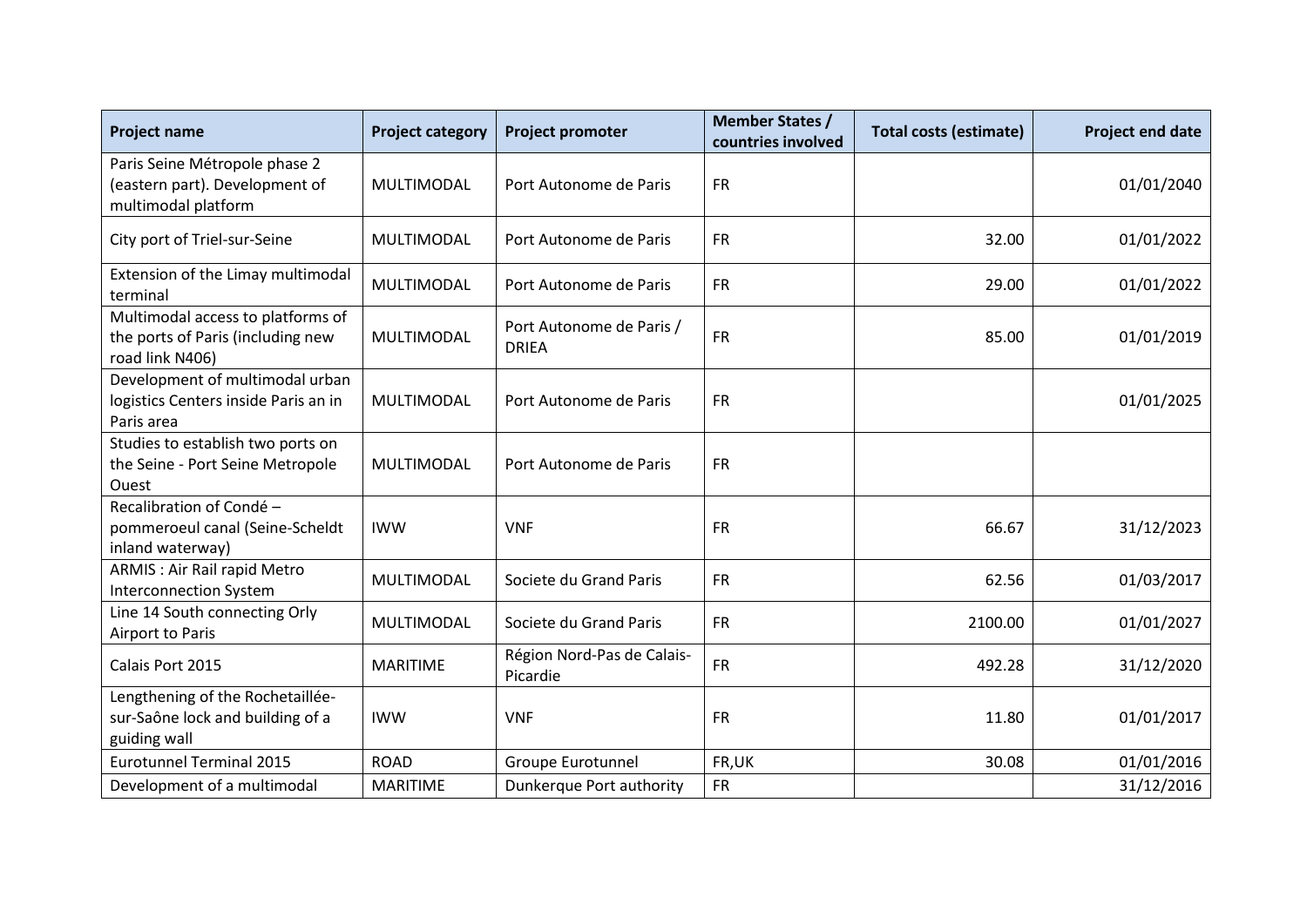| <b>Project name</b>                                        | <b>Project category</b> | <b>Project promoter</b>            | <b>Member States /</b><br>countries involved | <b>Total costs (estimate)</b> | <b>Project end date</b> |
|------------------------------------------------------------|-------------------------|------------------------------------|----------------------------------------------|-------------------------------|-------------------------|
| platform in the port of Dunkerque                          |                         | (GPMD)                             |                                              |                               |                         |
| and its interconnection to the                             |                         |                                    |                                              |                               |                         |
| North Sea-Mediterranean Corridor                           |                         |                                    |                                              |                               |                         |
| Improvement of navigation                                  |                         |                                    |                                              |                               |                         |
| conditions and capacity increase of                        | <b>IWW</b>              | <b>VNF</b>                         | <b>FR</b>                                    | 25.00                         | 31/12/2022              |
| the Rhone-Sete canal - 2nd phase                           |                         |                                    |                                              |                               |                         |
| "Anneau des Sciences" Studies                              |                         | Metropole de Lyon                  |                                              |                               |                         |
| prior to public enquiry                                    | <b>ROAD</b>             | (Greater Lyon Urban Area           | <b>FR</b>                                    | 27.00                         | 31/12/2019              |
|                                                            |                         | Authority)                         |                                              |                               |                         |
| Direct rail connection between                             |                         | Dunkerque Port authority           | <b>FR</b>                                    |                               |                         |
| Dunkirk west port terminals and<br>Calais/Tunnel main line | RAIL                    | (GPMD)                             |                                              | 8.00                          | 01/01/2019              |
| Reinforcement of electric supply                           |                         |                                    |                                              |                               |                         |
| on Longuyon-Thionville                                     | RAIL                    | <b>SNCF RESEAU</b>                 | <b>FR</b>                                    |                               |                         |
|                                                            |                         |                                    |                                              |                               |                         |
| Mulhouse node upgrade                                      | RAIL                    | <b>SNCF RESEAU</b>                 | <b>FR</b>                                    | 130.00                        |                         |
| Connection of the Mulhouse-Basel                           |                         | <b>EuroAirport and SNCF</b>        |                                              |                               |                         |
| EuroAirport                                                | RAIL                    | <b>RESEAU</b>                      | <b>FR</b>                                    |                               |                         |
|                                                            |                         |                                    |                                              |                               |                         |
| Multimodal platform extension at<br>the Port of Dunkerque  | MULTIMODAL              | Dunkerque Port authority<br>(GPMD) | <b>FR</b>                                    | 36.00                         | 01/01/2018              |
|                                                            |                         |                                    |                                              |                               |                         |
| Improvement of the<br>interoperability between the port    |                         |                                    |                                              |                               |                         |
| of Dunkerque and the national                              | RAIL                    | Dunkerque Port authority<br>(GPMD) | <b>FR</b>                                    | 18.60                         | 01/12/2018              |
| railway network                                            |                         |                                    |                                              |                               |                         |
| Restoration of the Condé-                                  |                         |                                    |                                              |                               |                         |
| Pommeroeul canal (Seine-Scheldt                            | <b>IWW</b>              | <b>VNF</b>                         | BE, FR                                       |                               |                         |
| inland waterway)                                           |                         |                                    |                                              |                               |                         |
| Development of the multimodal                              |                         |                                    |                                              |                               |                         |
| platform near Dijon (Pagny                                 | MULTIMODAL              | Aproport, VNF                      | <b>FR</b>                                    |                               |                         |
| trimodal platform)                                         |                         |                                    |                                              |                               |                         |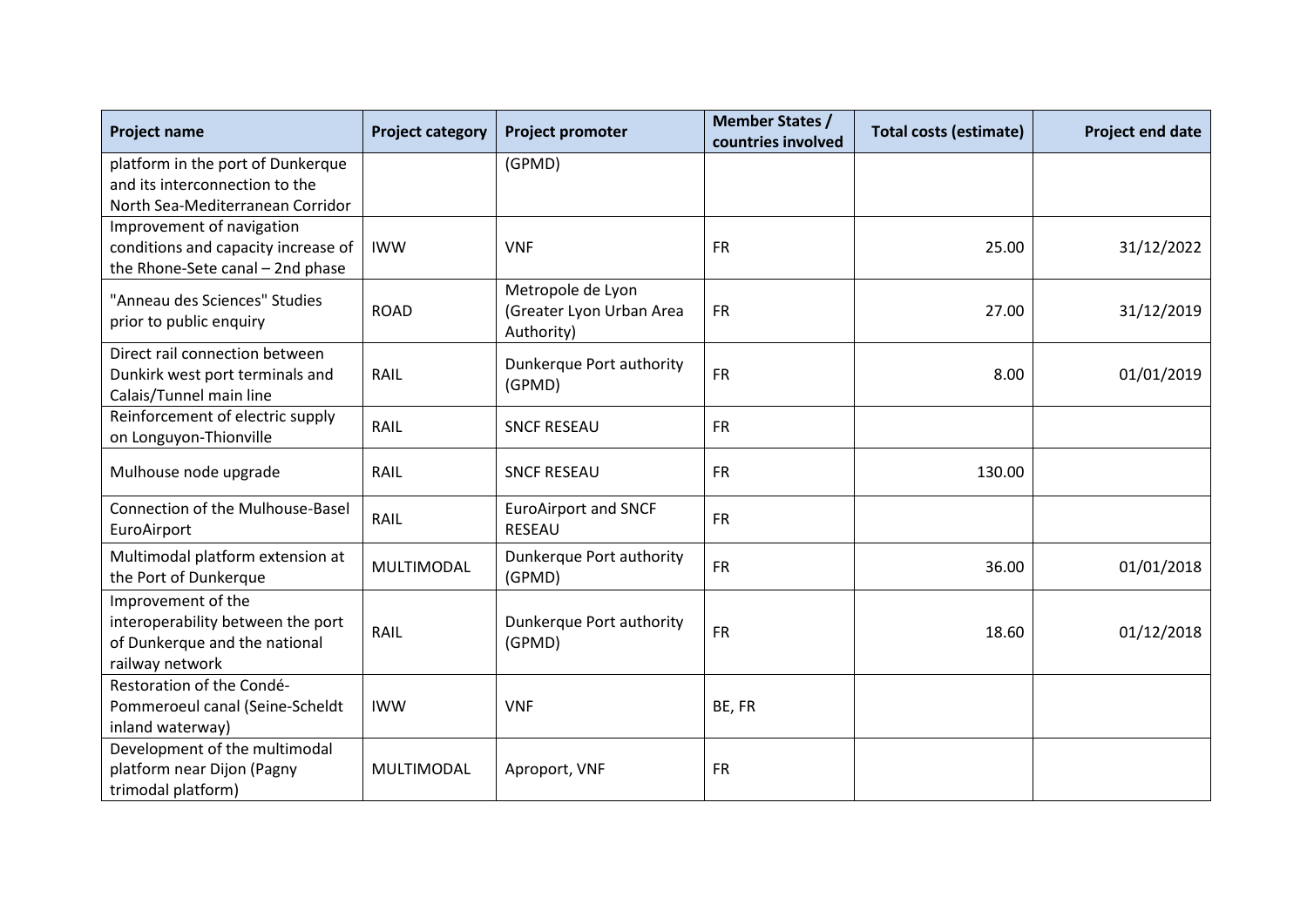| <b>Project name</b>                                                                                                                                        | <b>Project category</b> | <b>Project promoter</b> | <b>Member States /</b><br>countries involved | <b>Total costs (estimate)</b> | <b>Project end date</b> |
|------------------------------------------------------------------------------------------------------------------------------------------------------------|-------------------------|-------------------------|----------------------------------------------|-------------------------------|-------------------------|
| Recalibration of Deûle river (Lille<br>Deûlémont) (Seine-Scheldt inland<br>waterway)                                                                       | <b>IWW</b>              | <b>VNF</b>              | <b>FR</b>                                    | 37.50                         | 31/12/2020              |
| Seine Nord Canal (Seine-Scheldt<br>inland waterway)                                                                                                        | <b>IWW</b>              | <b>VNF</b>              | <b>FR</b>                                    | 5730.00                       | 01/01/2025              |
| Recalibration of Lys river<br>(Deûlémont-Halluin) (Seine-<br>Scheldt inland waterway)                                                                      | <b>IWW</b>              | <b>VNF</b>              | BE, FR                                       | 59.00                         | 31/12/2023              |
| Implementing remote<br>management of the locks on the<br>Nord-Pas-de-Calais network and<br>upgrading the locks involved<br>(Seine-Scheldt inland waterway) | <b>IWW</b>              | <b>VNF</b>              | <b>FR</b>                                    | 27.27                         | 31/12/2020              |
| Increasing reliability of the Nord-<br>Pas-de-Calais network (Seine-<br>Scheldt inland waterway)                                                           | <b>IWW</b>              | <b>VNF</b>              | <b>FR</b>                                    | 37.50                         | 31/12/2025              |
| Services to users: turning basin<br>and waiting areas (Seine-Scheldt<br>inland waterway)                                                                   | <b>IWW</b>              | <b>VNF</b>              | <b>FR</b>                                    |                               |                         |
| Dredging dowtream of Creil access<br>to locks (Seine-Scheldt inland<br>waterway)                                                                           | <b>IWW</b>              | <b>VNF</b>              | <b>FR</b>                                    | 2.60                          |                         |
| Implementing remote control of<br>locks on the Oise (Seine-Scheldt<br>inland waterway)                                                                     | <b>IWW</b>              | <b>VNF</b>              | <b>FR</b>                                    | 4.63                          | 31/12/2024              |
| <b>Reconstruction of the Mours</b><br>bridge to du pont de Mours to a<br>height of 7 metres (Seine-Scheldt<br>inland waterway)                             | <b>IWW</b>              | <b>VNF</b>              | <b>FR</b>                                    | 46.64                         | 31/12/2024              |
| Services to users: turning basin<br>(Seine-Scheldt inland waterway)                                                                                        | <b>IWW</b>              | <b>VNF</b>              | <b>FR</b>                                    |                               |                         |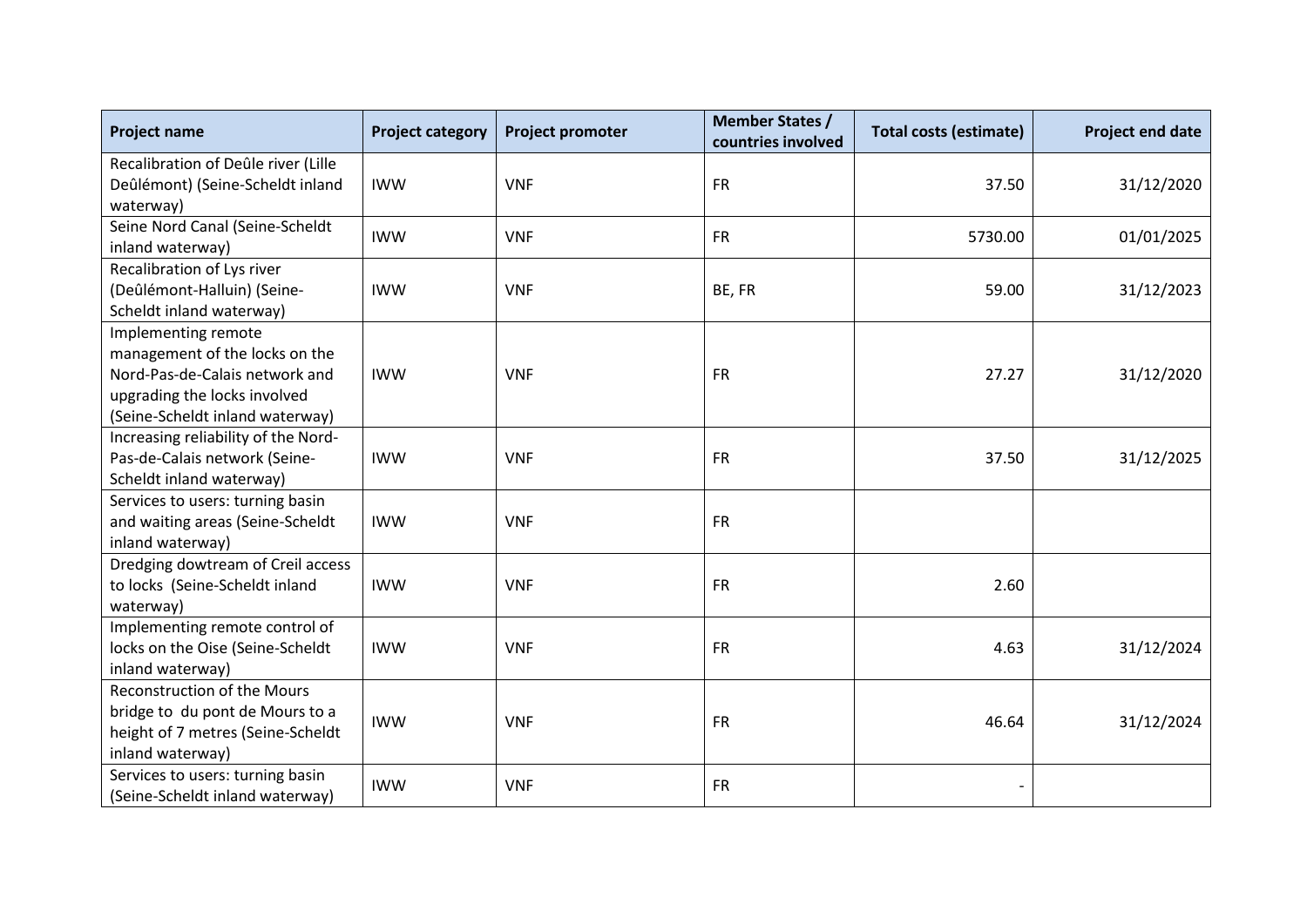| <b>Project name</b>                                                                                                                                         | <b>Project category</b> | <b>Project promoter</b>                            | <b>Member States /</b><br>countries involved | <b>Total costs (estimate)</b> | Project end date |
|-------------------------------------------------------------------------------------------------------------------------------------------------------------|-------------------------|----------------------------------------------------|----------------------------------------------|-------------------------------|------------------|
| Upgrade to European gauge of the<br>Oise between Creil and Compiègne<br>(MAGEO project) (Seine-Scheldt<br>inland waterway)                                  | <b>IWW</b>              | <b>VNF</b>                                         | <b>FR</b>                                    | 241.00                        | 31/12/2024       |
| Port of Chalon-sur-Saone:<br>Enlargement of the container<br>platform, development of the<br>container terminal and extension<br>of the port's rail network | <b>IWW</b>              | CCI de Saône et Loire, port<br>of Chalon-sur-Saone | <b>FR</b>                                    |                               |                  |
| Port of Chalon-sur-Saone:<br>Extension of the quay,<br>development of a stocking<br>platform on the quay                                                    | <b>IWW</b>              | CCI de Saône et Loire, port<br>of Chalon-sur-Saone | <b>FR</b>                                    |                               |                  |
| Bulk terminal revamp (Port of<br>Dunkerque)                                                                                                                 | <b>MARITIME</b>         | Dunkerque Port authority<br>(GPMD)                 | <b>FR</b>                                    | 17.00                         | 01/01/2019       |
| Container berth upgrade in the<br>Port of Dunkerque                                                                                                         | <b>MARITIME</b>         | Dunkerque Port authority<br>(GPMD)                 | <b>FR</b>                                    | 65.00                         | 01/06/2018       |
| LNG bunkering infrastructure (Port<br>of Dunkerque)                                                                                                         | <b>MARITIME</b>         | Dunkerque Port authority<br>(GPMD)                 | <b>FR</b>                                    | 29.60                         |                  |
| Maritime access adaptation of the<br>Port of Dunkerque                                                                                                      | <b>MARITIME</b>         | Dunkerque Port authority<br>(GPMD)                 | <b>FR</b>                                    | 20.20                         | 01/04/2016       |
| Development of stops for<br>passenger ships (Rhône)                                                                                                         | <b>IWW</b>              | <b>VNF</b>                                         | <b>FR</b>                                    | 3.30                          | 01/12/2019       |
| Standardisation of Slipway in Arles                                                                                                                         | <b>IWW</b>              | <b>VNF</b>                                         | <b>FR</b>                                    | 8.00                          | 01/12/2019       |
| Development of quays and waiting<br>areas for alternate traffic direction                                                                                   | <b>IWW</b>              | <b>VNF</b>                                         | <b>FR</b>                                    | 5.10                          | 01/12/2018       |
| Creil rail node                                                                                                                                             | RAIL                    | <b>SNCF RESEAU</b>                                 | <b>FR</b>                                    |                               |                  |
| Rhine-Rhône high speed rail line<br>(LGV Rhin-Rhône) 2d phase of the<br>East branch                                                                         | RAIL                    | <b>SNCF RESEAU</b>                                 | <b>FR</b>                                    | 1160.00                       |                  |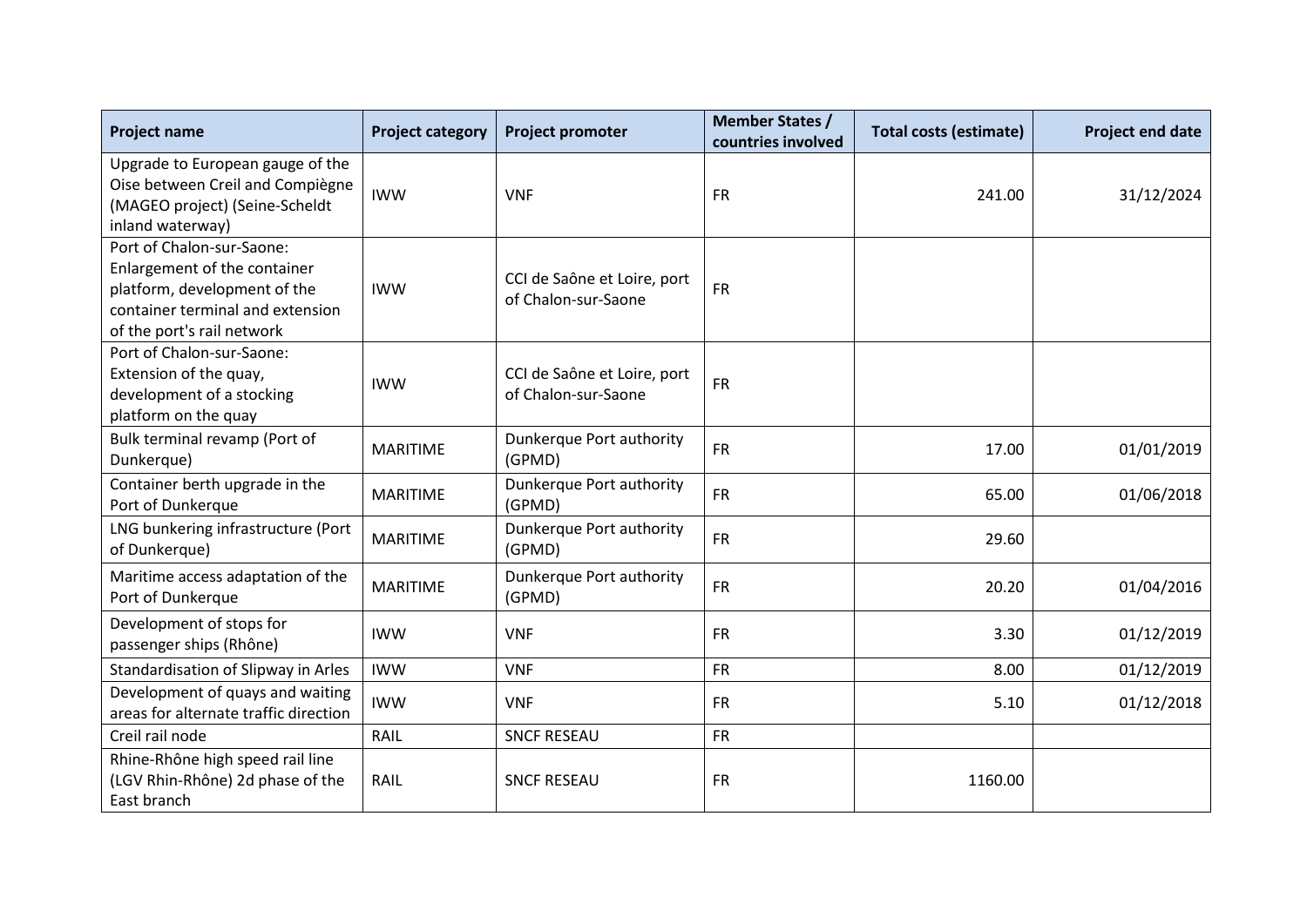| <b>Project name</b>                                                                                                    | <b>Project category</b> | <b>Project promoter</b>            | <b>Member States /</b><br>countries involved | <b>Total costs (estimate)</b> | <b>Project end date</b> |
|------------------------------------------------------------------------------------------------------------------------|-------------------------|------------------------------------|----------------------------------------------|-------------------------------|-------------------------|
| Capacity increase on Lille -<br>Valenciennes                                                                           | RAIL                    | <b>SNCF RESEAU</b>                 | <b>FR</b>                                    |                               |                         |
| Rail link Roissy-Picardie                                                                                              | RAIL                    | <b>SNCF RESEAU</b>                 | <b>FR</b>                                    | 588.00                        |                         |
| Doubling of the Quesnoy-sur-<br>Deûle lock (Seine-Scheldt inland<br>waterway)                                          | <b>IWW</b>              | <b>VNF</b>                         | <b>FR</b>                                    | 72.00                         | 31/12/2015              |
| Lengthening of the Quesnoy-sur-<br>Deûle lock (Seine-Scheldt inland<br>waterway)                                       | <b>IWW</b>              | <b>VNF</b>                         | <b>FR</b>                                    | 34.00                         | 01/12/2023              |
| Doubling of locks between<br>Dunkerque and Cuinchy (Seine-<br>Scheldt inland waterway)                                 | <b>IWW</b>              | <b>VNF</b>                         | <b>FR</b>                                    | 3.75                          | 01/12/2040              |
| Doubling of the Fontinettes lock<br>(Seine-Scheldt inland waterway)                                                    | <b>IWW</b>              | <b>VNF</b>                         | <b>FR</b>                                    | 1.25                          | 01/12/2030              |
| Lengthing of the Douaisis locks,<br>doubling of locks on the wide-<br>gauge network (Seine-Scheldt<br>inland waterway) | <b>IWW</b>              | <b>VNF</b>                         | <b>FR</b>                                    | 3.00                          | 01/12/2040              |
| Raising of bridges on the Nord-Pas-<br>de-Calais network (Seine-Scheldt<br>inland waterway)                            | <b>IWW</b>              | <b>VNF</b>                         | <b>FR</b>                                    | 22.08                         | 01/12/2020              |
| Restoration of locks and dams in<br>Nord-Pas-de-Calais (Seine-Scheldt<br>inland waterway)                              | <b>IWW</b>              | <b>VNF</b>                         | <b>FR</b>                                    | 21.82                         | 01/12/2021              |
| Saone-Moselle/Saone-Rhine Canal                                                                                        | <b>IWW</b>              | <b>VNF</b>                         | <b>FR</b>                                    |                               |                         |
| CAP2020: Maritime infrastructure<br>development in the Port of<br>Dunkerque                                            | <b>MARITIME</b>         | Dunkerque Port authority<br>(GPMD) | <b>FR</b>                                    | 790.00                        | 01/01/2021              |
| Recalibration of Escaut river<br>(Valenciennes-Mortagne-Trith)<br>(Seine-Scheldt inland waterway)                      | <b>IWW</b>              | <b>VNF</b>                         | BE, FR                                       | 7.50                          | 31/12/2015              |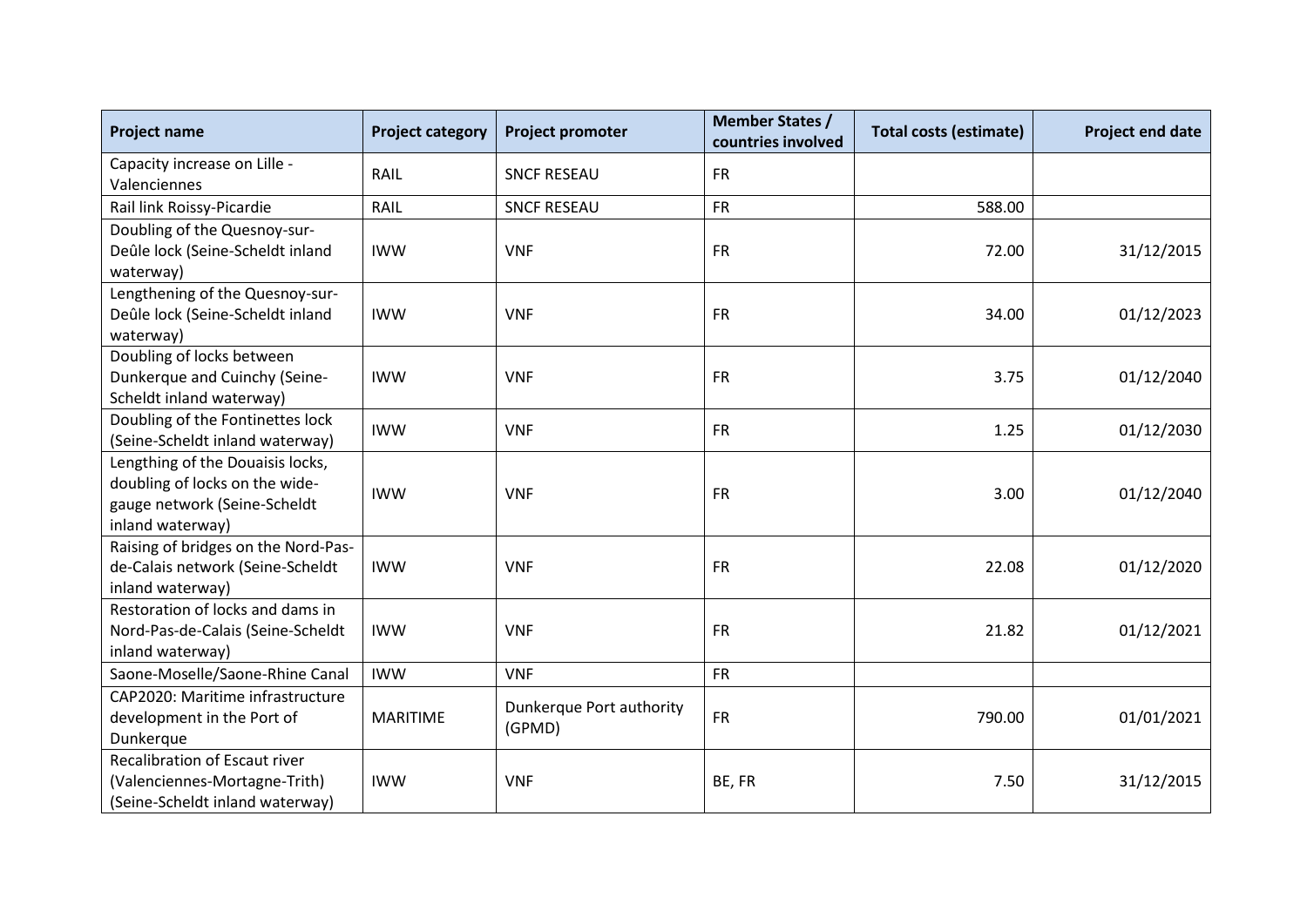| <b>Project name</b>                                                                                                  | <b>Project category</b> | <b>Project promoter</b>                | <b>Member States /</b><br>countries involved | <b>Total costs (estimate)</b> | <b>Project end date</b> |
|----------------------------------------------------------------------------------------------------------------------|-------------------------|----------------------------------------|----------------------------------------------|-------------------------------|-------------------------|
| Upgrading of the anchorage in the<br>Bourbourg canal - from confluence<br>with Mardyck derivation until<br>Dunkerque | <b>IWW</b>              | <b>VNF</b>                             | <b>FR</b>                                    | 34.70                         | 31/12/2025              |
| The Longueil-Sainte-Marie<br>turnaround area                                                                         | <b>IWW</b>              | <b>VNF</b>                             | <b>FR</b>                                    | 2.90                          | 31/12/2019              |
| Venette landing stage                                                                                                | <b>IWW</b>              | <b>VNF</b>                             | <b>FR</b>                                    | 1.40                          | 31/12/2018              |
| Water line management<br>entralisation and traffic<br>management optimisation                                        | <b>IWW</b>              | <b>VNF</b>                             | <b>FR</b>                                    | 4.63                          | 31/12/2024              |
| Charleville-Mézières-Longuyon<br>loading gauge enhencement                                                           | RAIL                    | <b>SNCF RESEAU</b>                     | <b>FR</b>                                    |                               |                         |
| Longuyon-Thionville loading gauge<br>enhancement                                                                     | RAIL                    | <b>SNCF RESEAU</b>                     | <b>FR</b>                                    |                               |                         |
| ERTMS deployment on the<br>corridor (Excluding Longuyon-Bâle<br>already in the list) by 2030                         | RAIL                    | <b>SNCF RESEAU</b>                     | <b>FR</b>                                    |                               |                         |
| Marseille / Fos <--> Avignon Centre<br>(existing line) and Marseille node<br>(Miramas terminal)                      | RAIL                    | <b>SNCF RESEAU</b>                     | <b>FR</b>                                    |                               | 01/12/2025              |
| Lyon node (Grenay)                                                                                                   | MULTIMODAL              | <b>SNCF RESEAU</b>                     | <b>FR</b>                                    | 65.00                         | 01/12/2020              |
| Lyon area bypass (CFAL)                                                                                              | RAIL                    | <b>SNCF RESEAU</b>                     | <b>FR</b>                                    | 3500.00                       |                         |
| Fos-sur-Mer node (rail last mile)                                                                                    | RAIL                    | <b>SNCF RESEAU</b>                     | <b>FR</b>                                    |                               |                         |
| Fos-sur-Mer node (rail last mile)                                                                                    | RAIL                    | <b>SNCF RESEAU</b>                     | <b>FR</b>                                    |                               |                         |
| Marseille node (rail last mile)                                                                                      | RAIL                    | <b>SNCF RESEAU</b>                     | <b>FR</b>                                    | 2500.00                       |                         |
| Avignon centre (node)                                                                                                | MULTIMODAL              | <b>SNCF RESEAU</b>                     | <b>FR</b>                                    | 50.00                         | 01/01/2025              |
| Pantograph interoperability<br>(study)                                                                               | RAIL                    | <b>SNCF RESEAU</b>                     | DE, FR                                       | 0.30                          |                         |
| Marseille node (port): Widening of<br>the North Pass                                                                 | <b>MARITIME</b>         | Marseille-Fos Port<br>authority (GPMM) | <b>FR</b>                                    | 32.70                         | 01/07/2017              |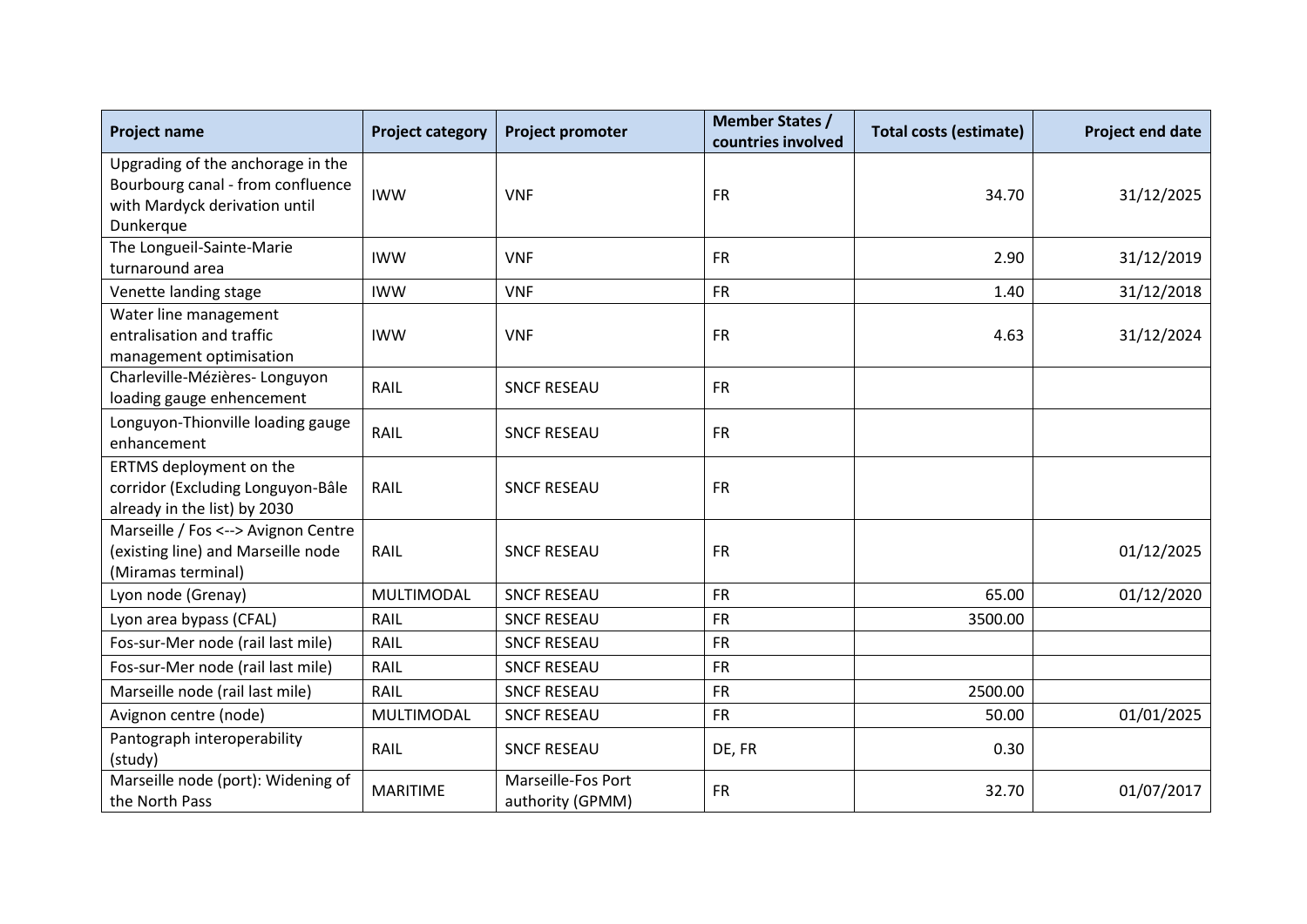| <b>Project name</b>                                                                | <b>Project category</b> | <b>Project promoter</b>                | <b>Member States /</b><br>countries involved                     | <b>Total costs (estimate)</b> | <b>Project end date</b> |
|------------------------------------------------------------------------------------|-------------------------|----------------------------------------|------------------------------------------------------------------|-------------------------------|-------------------------|
| Marseille node (Fos-sur-Mer port) :<br>European Southern Multimodal<br>Gateway     | <b>MARITIME</b>         | Marseille-Fos Port<br>authority (GPMM) | <b>FR</b>                                                        | 40.00                         | 01/12/2023              |
| Marseille node (RRT and port):<br>Mourepiane combined transport<br>terminal        | <b>MARITIME</b>         | Marseille-Fos Port<br>authority (GPMM) | <b>FR</b>                                                        | 29.00                         | 01/12/2023              |
| Marseille node (port): Upgrade of<br>Short Sea Shipping terminals                  | <b>MARITIME</b>         | Marseille-Fos Port<br>authority (GPMM) | <b>FR</b>                                                        | 41.00                         | 01/12/2020              |
| Marseille node (RRT and Fos-sur-<br>Mer port): Fos combined transport<br>terminal  | <b>MARITIME</b>         | Marseille-Fos Port<br>authority (GPMM) | <b>FR</b>                                                        | 25.00                         | 01/01/2020              |
| Marseille node (RRT and port):<br>Rolling motorway terminal                        | <b>MARITIME</b>         | Marseille-Fos Port<br>authority (GPMM) | <b>FR</b>                                                        | 5.00                          | 01/12/2021              |
| Marseille node (Fos-sur-Mer port):<br>Waterway link                                | <b>MARITIME</b>         | Marseille-Fos Port<br>authority (GPMM) | <b>FR</b>                                                        | 34.00                         | 01/12/2023              |
| Marseille node (Fos-sur-Mer port):<br>Fos 4XL container terminal                   | <b>MARITIME</b>         | Marseille-Fos Port<br>authority (GPMM) | <b>FR</b>                                                        | 2.50                          | 01/12/2020              |
| Lyon node: port improvements                                                       | <b>IWW</b>              | CNR, SNCF Reseau (rail<br>part)        | <b>FR</b>                                                        | 20.80                         | 01/12/2023              |
| <b>RIS COMEX</b>                                                                   | <b>IWW</b>              | Via Donau                              | FR, BE, NL, DE, PL,<br>IT, AT, RO, BG, HU,<br>HR, RS, CZ, SK, SI | 3.16                          |                         |
| Bypass of Martigues and Port-de-<br>Bouc                                           | <b>ROAD</b>             | <b>French Government</b>               | <b>FR</b>                                                        | 145.00                        | 01/01/2023              |
| <b>Bypass of Miramas</b>                                                           | <b>ROAD</b>             | French Government                      | <b>FR</b>                                                        | 50.00                         | 22/03/2017              |
| Motorway link Fos <-> Salon-de-<br>Provence. Resolution of physical<br>bottlenecks | <b>ROAD</b>             | <b>French Government</b>               | <b>FR</b>                                                        |                               |                         |
| Bypass of Arles. Resolution of<br>physical bottlenecks                             | <b>ROAD</b>             | <b>French Government</b>               | <b>FR</b>                                                        |                               |                         |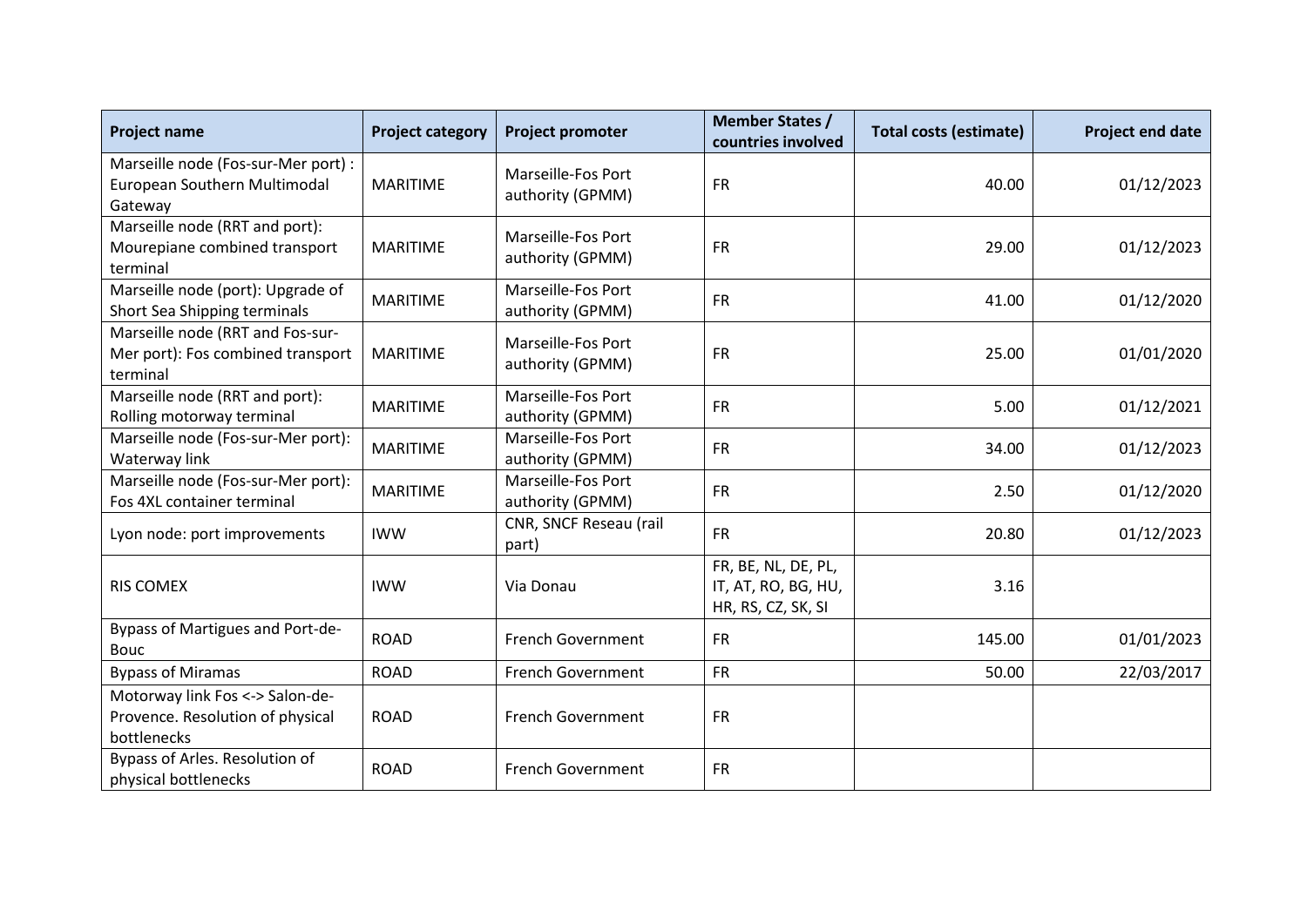| <b>Project name</b>                                                                                         | <b>Project category</b> | <b>Project promoter</b>                                               | <b>Member States /</b><br>countries involved | <b>Total costs (estimate)</b> | <b>Project end date</b> |
|-------------------------------------------------------------------------------------------------------------|-------------------------|-----------------------------------------------------------------------|----------------------------------------------|-------------------------------|-------------------------|
| Fos-sur-Mer <-> Avignon (road last<br>mile)                                                                 | <b>ROAD</b>             | French Government                                                     | <b>FR</b>                                    |                               |                         |
| <b>Reconfiguration Container</b><br>terminal 2 in bulk terminal, quay<br>wall, roro ramp                    | <b>IWW</b>              | Port of Mulhouse                                                      | <b>FR</b>                                    | 3.00                          | 01/01/2019              |
| Port of Huningue : New Terminal in<br>Village Neuf (bulk)                                                   | <b>IWW</b>              | Port of Mulhouse                                                      | <b>FR</b>                                    | 4.00                          | 01/01/2019              |
| Port of Ottmarsheim : Heavy lift<br>gantry crane                                                            | <b>IWW</b>              | Port of Mulhouse                                                      | <b>FR</b>                                    | 10.00                         | 01/01/2019              |
| Extension of the multimodal<br>platform at the Nouveau Port de<br>Metz                                      | <b>MULTIMODAL</b>       | Port of Metz                                                          | <b>FR</b>                                    | 5.00                          | 01/01/2020              |
| Extension of railways on the<br>Terminal 2 at the Nouveau Port de<br>Metz                                   | MULTIMODAL              | Port of Metz                                                          | <b>FR</b>                                    | 1.50                          | 01/07/2019              |
| <b>Upper Rhine Ports: pilot</b><br>development of an extended<br>Upper Rhine traffic management<br>platform | <b>IWW</b>              | Port Autonome de<br>Strasbourg, Upper Rhine<br>Ports                  | FR / DE / CH                                 | 2.00                          | 01/12/2022              |
| Seine-Escaut Canal multimodal<br>platforms                                                                  | MULTIMODAL              | City of Marquion, City of<br>Péronne, City of Nesle, City<br>of Noyon | <b>FR</b>                                    |                               | 01/01/2020              |
| Lille Express Network                                                                                       | RAIL                    | Hauts-de-France Region                                                | <b>FR</b>                                    | 25.00                         | 01/01/2020              |
| Atlantic Rail Motorway - Network<br>improvements                                                            | RAIL                    | <b>SNCF RESEAU</b>                                                    | <b>FR</b>                                    |                               |                         |
| <b>Reconfiguration Container</b><br>terminal 2 in bulk terminal, quay<br>wall, roro ramp                    | <b>IWW</b>              | Port of Mulhouse                                                      | <b>FR</b>                                    | 3.00                          | 01/01/2019              |
| Port of Huningue : New Terminal in<br>Village Neuf (bulk)                                                   | <b>IWW</b>              | Port of Mulhouse                                                      | <b>FR</b>                                    | 4.00                          | 01/01/2019              |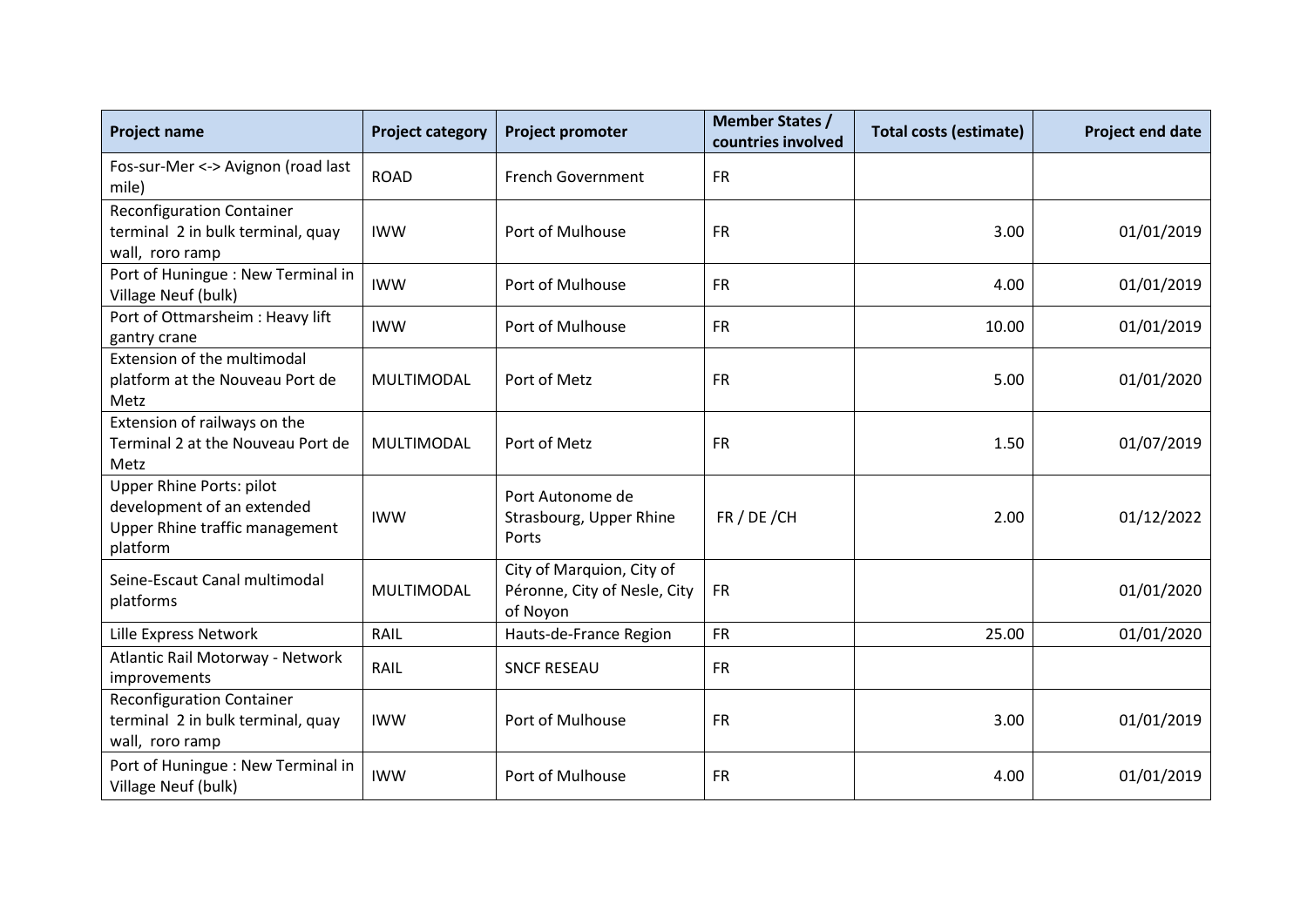| <b>Project name</b>                                                                                            | <b>Project category</b> | <b>Project promoter</b>                              | <b>Member States /</b><br>countries involved | <b>Total costs (estimate)</b> | Project end date |
|----------------------------------------------------------------------------------------------------------------|-------------------------|------------------------------------------------------|----------------------------------------------|-------------------------------|------------------|
| Port of Ottmarsheim : Heavy lift<br>gantry crane                                                               | <b>IWW</b>              | Port of Mulhouse                                     | <b>FR</b>                                    | 10.00                         | 01/01/2019       |
| Upper Rhine Ports: pilot<br>development of an extended<br>Upper Rhine traffic management<br>platform           | <b>IWW</b>              | Port Autonome de<br>Strasbourg, Upper Rhine<br>Ports | FR / DE / CH                                 | 2.00                          | 01/12/2022       |
| Port of Cork Ringaskiddy Project                                                                               | <b>MARITIME</b>         | Port of Cork Company                                 | IE                                           | 109.77                        | 30/09/2020       |
| <b>City Centre Re-signaling Project</b>                                                                        | RAIL                    | Department of Transport,<br>Tourism and Sport        | IE                                           | 59.29                         | 31/07/2018       |
| Dublin Port Alexandra Basin<br>Redevelopment Project                                                           | <b>MARITIME</b>         | <b>Dublin Port Company</b>                           | IE                                           | 224.34                        | 31/12/2020       |
| The Causeway Study - Impact of<br>CNG on the Irish Gas Network                                                 | <b>INNOVATION</b>       | Ervia                                                | IE, UK                                       | 29.90                         | 31/12/2020       |
| <b>Innovation Fund Grant Scheme</b>                                                                            | <b>INNOVATION</b>       | Ervia                                                | IE                                           | 10.00                         | 31/12/2019       |
| Dublin city centre re-signalling<br>Phases 3 & 4 (sub-project of DU)                                           | RAIL                    | Irish Rail / National<br><b>Transport Authority</b>  | IE                                           | 55.00                         | 30/09/2017       |
| Central Traffic Control Centre (sub-<br>project of DU)                                                         | RAIL                    | Irish Rail                                           | IE                                           | 40.00                         | 01/01/2020       |
| Electrification of the DART from<br>Malahide to Balbriggan (sub-<br>project of DU)                             | <b>RAIL</b>             | Irish Rail / National<br><b>Transport Authority</b>  | IE                                           | 80.00                         |                  |
| Allow some services on the Kildare<br>line to bypass Heuston station and<br>into the Central Business District | RAIL                    | Irish Rail / National<br><b>Transport Authority</b>  | IE                                           | 12.00                         | 01/01/2016       |
| Improvement of railway stations                                                                                | RAIL                    | Irish Rail/ National<br><b>Transport Authority</b>   | IE                                           | 20.00                         | 01/01/2020       |
| N/M28 Cork to Ringaskiddy<br><b>Improvement Scheme</b>                                                         | <b>ROAD</b>             | <b>National Roads Authority</b><br>(NRA)             | IE                                           | 190.00                        | 01/01/2024       |
| N8/N25/N40 Dunkettle                                                                                           | <b>ROAD</b>             | <b>National Roads Authority</b>                      | IE                                           | 120.00                        | 01/01/2021       |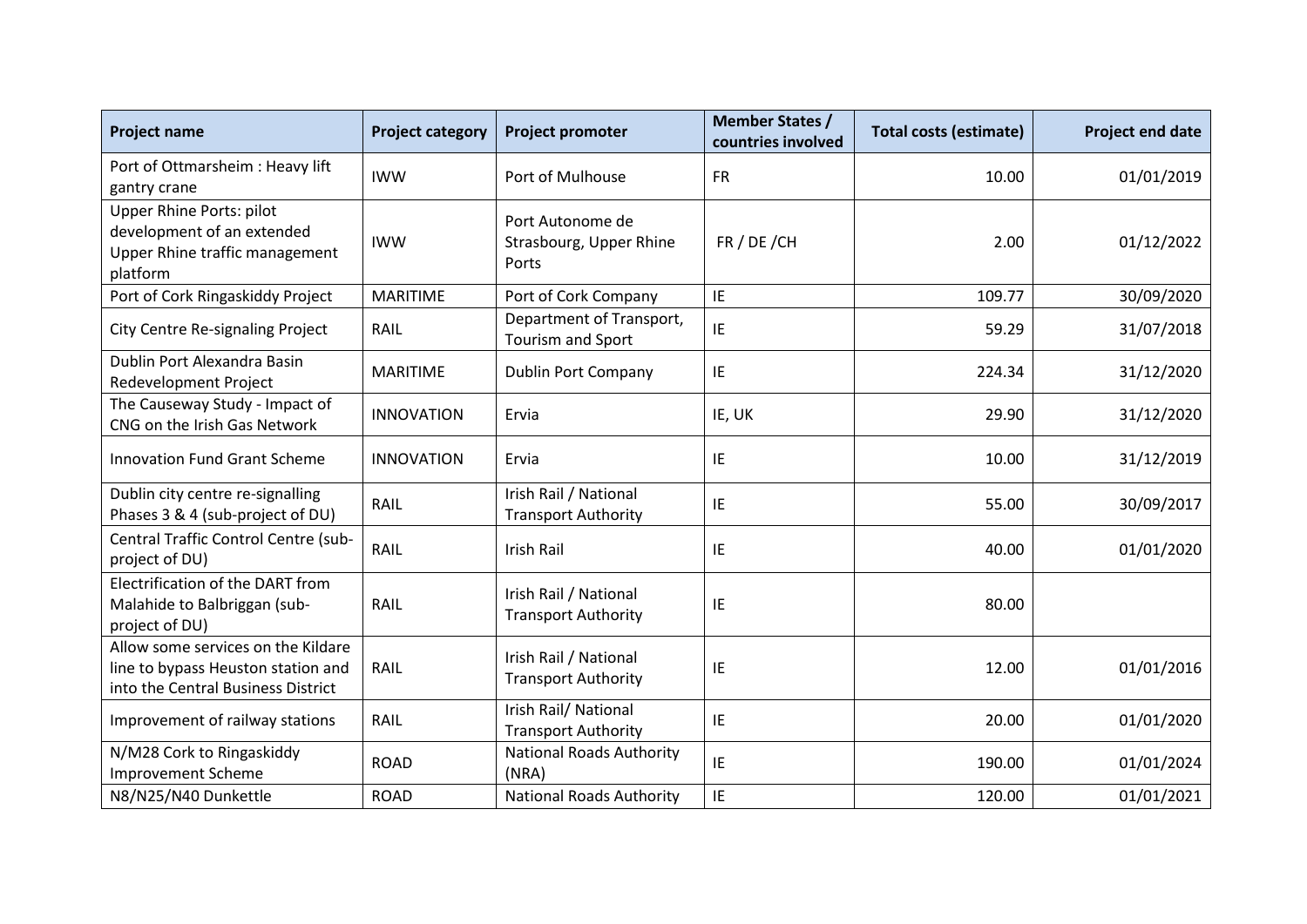| <b>Project name</b>                                                                        | <b>Project category</b> | <b>Project promoter</b>                                                          | <b>Member States /</b><br>countries involved | <b>Total costs (estimate)</b> | <b>Project end date</b> |
|--------------------------------------------------------------------------------------------|-------------------------|----------------------------------------------------------------------------------|----------------------------------------------|-------------------------------|-------------------------|
| Interchange Upgrade                                                                        |                         | (NRA)                                                                            |                                              |                               |                         |
| M7 Naas - Newbridge Motorway<br><b>Widening Scheme</b>                                     | <b>ROAD</b>             | <b>National Roads Authority</b><br>(NRA)                                         | IE                                           | 64.00                         | 01/01/2020              |
| Ringaskiddy infrastructure<br>improvements                                                 | <b>MARITIME</b>         | Port of Cork Company                                                             | IE                                           | 100.00                        | 01/01/2020              |
| Alexandra Basin Redevelopment<br>Project (part of the Port of Dublin<br>Masterplan)        | <b>MARITIME</b>         | Port of Dublin                                                                   | IE                                           | 200.00                        | 01/01/2020              |
| Package of measures to benefit<br>the rail corridor between Cork and<br>Belfast via Dublin | RAIL                    | Irish Government (DTTAS),<br>Irish Rail / National<br><b>Transport Authority</b> | IE                                           |                               | 01/01/2020              |
| Metro North                                                                                | RAIL                    | National Transport<br>Authority                                                  | IE                                           |                               |                         |
| DART Underground (DU)<br>Programme                                                         | RAIL                    | Irish Government (DTTAS)<br>Irish Rail/ National<br><b>Transport Authority</b>   | IE                                           | 4000.00                       |                         |
| Full electrification of the Dublin-<br>Belfast line (Post 2020)                            | RAIL                    | Irish Government (DTTAS),<br>Irish Rail / National<br><b>Transport Authority</b> | IE                                           |                               |                         |
| Electrification of the DART on the<br>Kildare line (sub-project of DU)                     | RAIL                    | Irish Rail / National<br><b>Transport Authority</b>                              | IE                                           |                               |                         |
| Removal of level crossings,<br>resignalling & electrification (sub-<br>project of DU)      | RAIL                    | Irish Rail / National<br><b>Transport Authority</b>                              | IE                                           |                               |                         |
| M7 M50 - Naas Motorway<br>Upgrade                                                          | <b>ROAD</b>             | <b>National Roads Authority</b><br>(NRA)                                         | IE                                           | 200.00                        | 01/01/2020              |
| <b>ITS and SESAR</b>                                                                       | <b>ROAD</b>             | NRA, IAA, DAA., Airlines                                                         | IE                                           |                               |                         |
| Further development of Port of<br>Cork Masterplan                                          | <b>MARITIME</b>         | Port of Cork Company                                                             | IE                                           | 60.00                         |                         |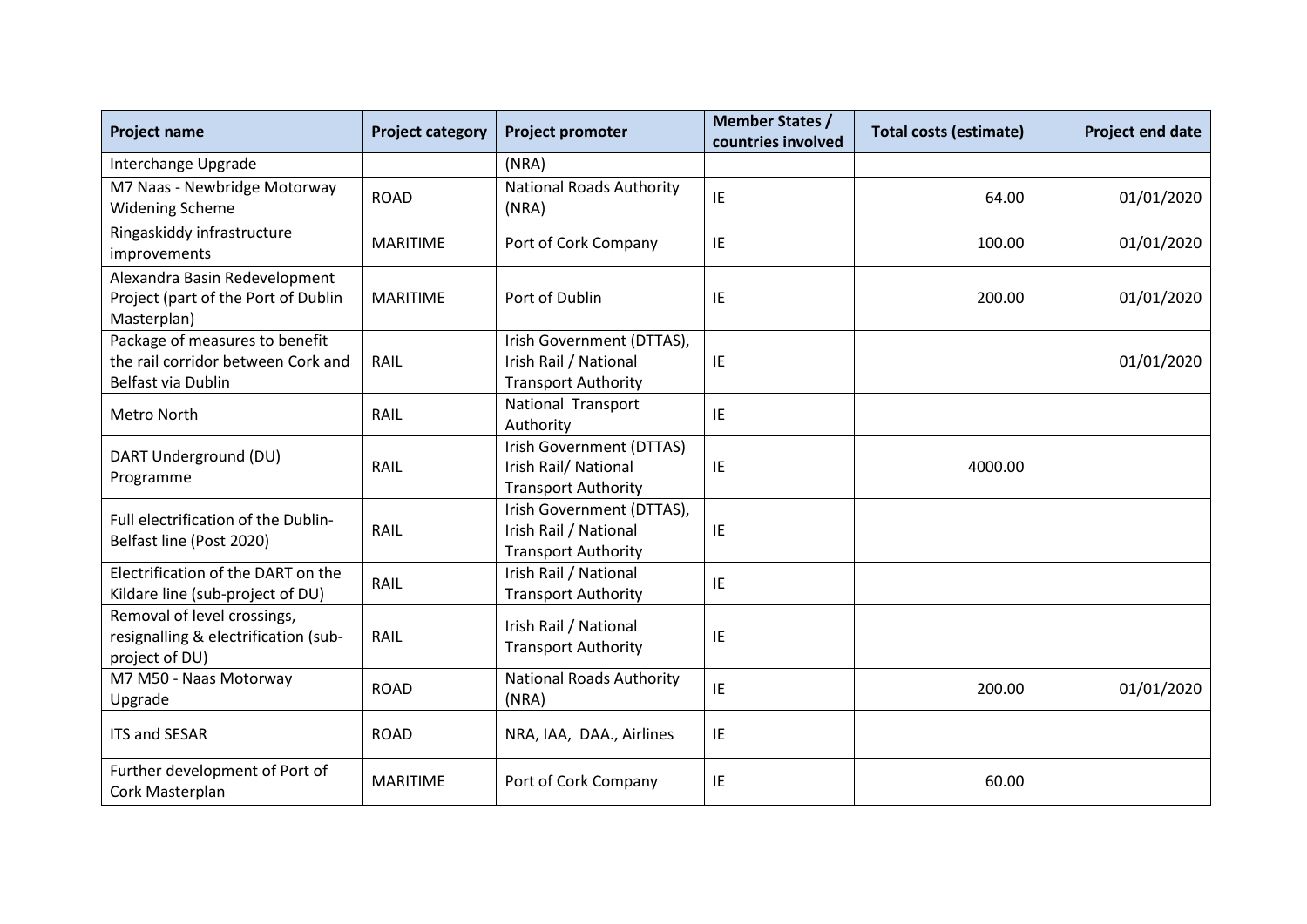| <b>Project name</b>                                                                                                             | <b>Project category</b> | <b>Project promoter</b>                  | <b>Member States /</b><br>countries involved | <b>Total costs (estimate)</b> | Project end date |
|---------------------------------------------------------------------------------------------------------------------------------|-------------------------|------------------------------------------|----------------------------------------------|-------------------------------|------------------|
| Poolbeg Peninsula Development<br>Project                                                                                        | <b>MARITIME</b>         | Dublin Port Company                      | IE                                           | 75.00                         |                  |
| Unitised Terminals Redevelopment<br>Project                                                                                     | <b>MARITIME</b>         | Dublin Port Company                      | IE                                           | 200.00                        |                  |
| N221/N69 Limerick-Adare-Foynes<br>road link                                                                                     | <b>ROAD</b>             | <b>National Roads Authority</b><br>(NRA) | IE                                           |                               | 31/12/2024       |
| Bettembourg railway station<br>upgrade                                                                                          | RAIL                    | <b>CFL</b>                               | LU                                           | 507.40                        | 01/12/2022       |
| Construction of a new bimodal<br>terminal (rail/road) in<br>Bettembourg/Dudelange                                               | RAIL                    | <b>CFL</b>                               | LU                                           | 220.00                        | 01/12/2017       |
| Construction of a new peripheral<br>railway station in Luxembourg-<br>Howald                                                    | RAIL                    | <b>CFL</b>                               | LU                                           | 294.40                        | 01/12/2025       |
| Luxembourg railway station<br>upgrade                                                                                           | RAIL                    | <b>CFL</b>                               | LU                                           | 554.30                        | 01/12/2020       |
| EuroCap-Rail: Phase 2:<br>Modernization of the Luxembourg-<br>Kleinbettingen railway line                                       | RAIL                    | <b>CFL</b>                               | LU                                           | 602.10                        | 01/12/2017       |
| Railway line Rodange-Esch/Alzette-<br>Bettembourg/border upgrade                                                                | RAIL                    | <b>CFL</b>                               | LU                                           |                               |                  |
| Modernization of a bridge on<br>motorway A1 from Luxembourg to<br>Germany                                                       | <b>ROAD</b>             | n.a.                                     | LU                                           |                               |                  |
| Construction of 2 more lanes on<br>the motorway section between<br>Luxembourg (LU) and Metz (F)                                 | <b>ROAD</b>             | n.a.                                     | LU                                           |                               |                  |
| Construction of a new parking for<br>trucks with an Intelligent Parking<br>System at the highway station of<br>Berchem (A3/E25) | <b>ROAD</b>             | n.a.                                     | LU                                           |                               |                  |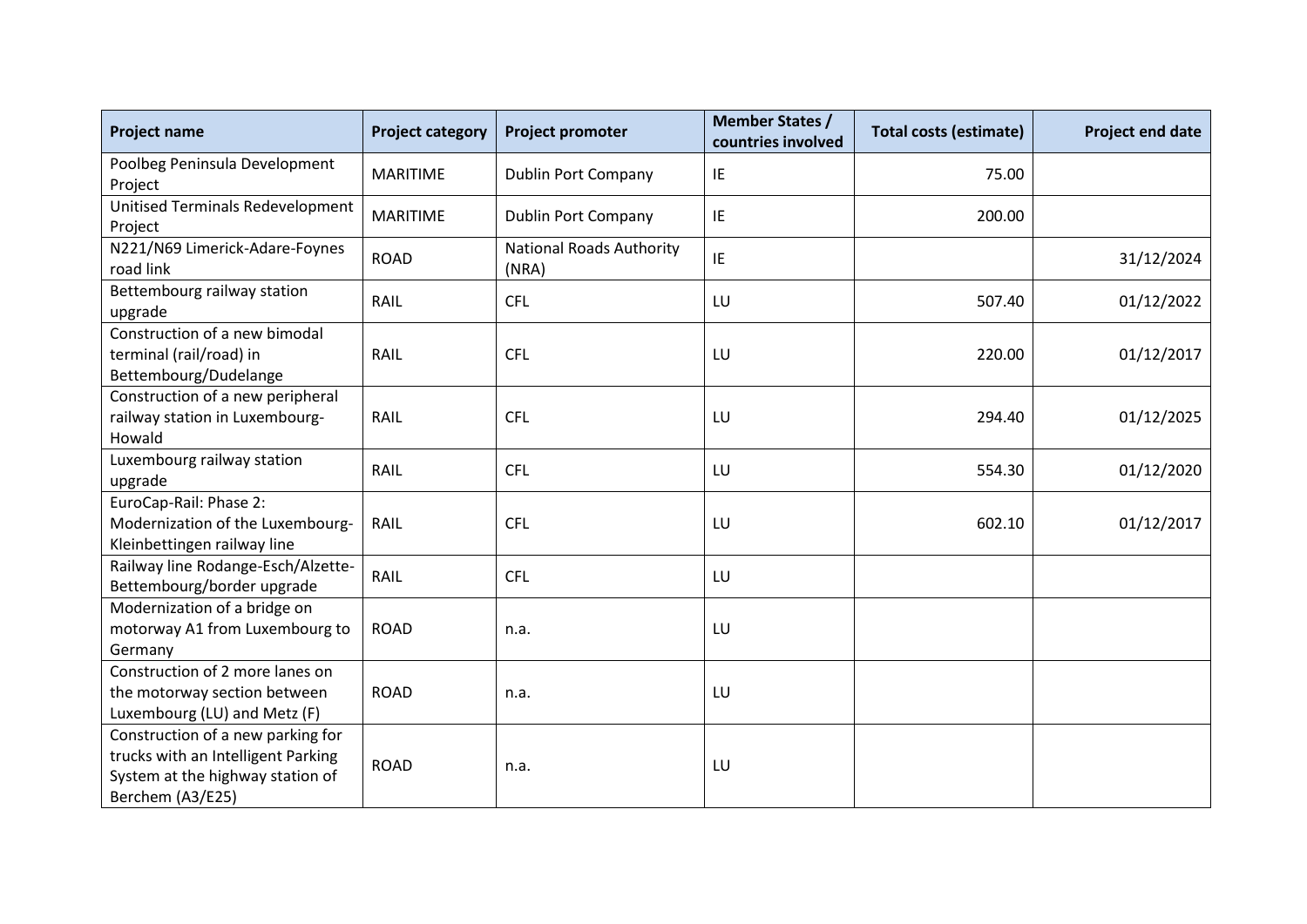| <b>Project name</b>                                                            | <b>Project category</b> | <b>Project promoter</b>                                    | <b>Member States /</b><br>countries involved | <b>Total costs (estimate)</b> | <b>Project end date</b> |
|--------------------------------------------------------------------------------|-------------------------|------------------------------------------------------------|----------------------------------------------|-------------------------------|-------------------------|
| <b>Implementation ERTMS:</b><br>infrastructure and rolling stock;<br>section3  | <b>RAIL</b>             | Prorail                                                    | <b>NL</b>                                    | 26.00                         | 31/12/2030              |
| <b>Implementation ERTMS:</b><br>infrastructure and rolling stock;<br>section 4 | <b>RAIL</b>             | Prorail                                                    | <b>NL</b>                                    | 12.00                         | 31/12/2027              |
| PHS Amsterdam CS                                                               | RAIL                    | Ministry of Infrastructure<br>and the Environment          | <b>NL</b>                                    | 433.00                        | 01/12/2026              |
| A13/A16 Rotterdam                                                              | <b>ROAD</b>             | Rijkswaterstaat                                            | <b>NL</b>                                    | 979.00                        | 01/12/2023              |
| <b>Princess Beatrix Lock and Lek Canal</b>                                     | <b>IWW</b>              | Rijkswaterstaat                                            | <b>NL</b>                                    | 234.00                        | 01/12/2020              |
| <b>Capacity Volkeraklock</b>                                                   | <b>IWW</b>              | Rijkswaterstaat                                            | <b>NL</b>                                    | 155.00                        | 01/12/2026              |
| New Sealock Ijmuiden                                                           | <b>IWW</b>              | Rijkswaterstaat                                            | <b>NL</b>                                    | 815.00                        | 01/12/2019              |
| New location for transhipment of<br>bulk goods, IJmuiden,<br>Averijhavendepot  | <b>MARITIME</b>         | Rijkswaterstaat                                            | <b>NL</b>                                    | 65.00                         | 01/12/2018              |
| A4 Vlietland-N14                                                               | <b>ROAD</b>             | Dutch Ministry of<br>Infrastructure and the<br>Environment | <b>NL</b>                                    | 15.60                         | 01/12/2022              |
| A24 Blankenburg connection                                                     | <b>ROAD</b>             | Dutch Ministry of<br>Infrastructure and the<br>Environment | <b>NL</b>                                    | 1173.00                       | 01/12/2024              |
| Increased capacity of mooring<br>places Beneden-Lek                            | <b>IWW</b>              | Dutch Ministry of<br>Infrastructure and the<br>Environment | <b>NL</b>                                    | 12.00                         | 01/12/2017              |
| Traffic management system<br>Hollandsch Diep-Dordtsche Kil                     | <b>IWW</b>              | Dutch Ministry of<br>Infrastructure and the<br>Environment | <b>NL</b>                                    | 10.00                         | 01/12/2027              |
| Road upgrade A1/A6/A9 Schiphol -<br>Amsterdam - Almere                         | <b>ROAD</b>             | Dutch Ministry of<br>Infrastructure and the                | <b>NL</b>                                    | 5066.00                       | 01/12/2026              |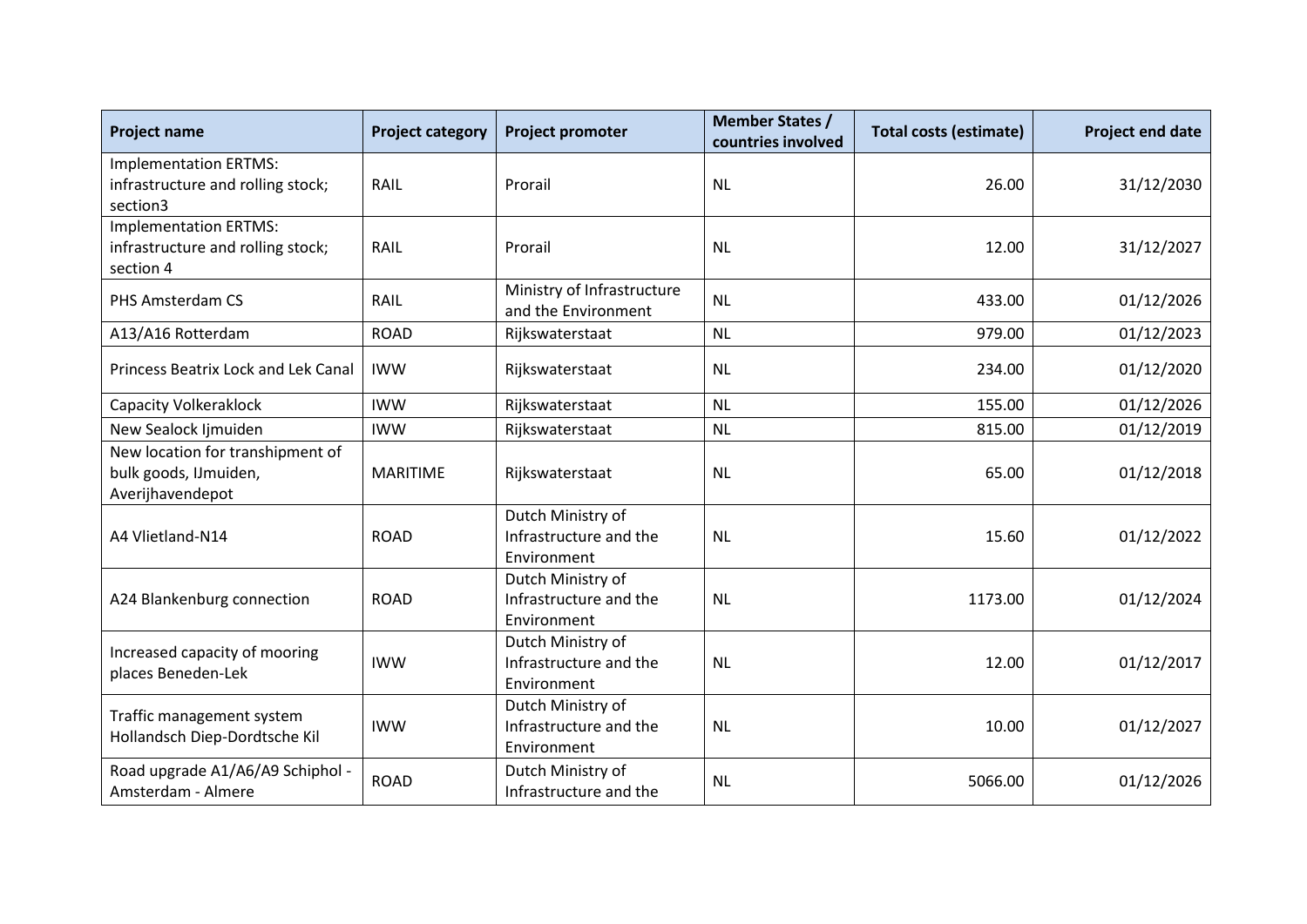| <b>Project name</b>                                                                                                   | <b>Project category</b> | <b>Project promoter</b>                           | <b>Member States /</b><br>countries involved | <b>Total costs (estimate)</b> | <b>Project end date</b> |
|-----------------------------------------------------------------------------------------------------------------------|-------------------------|---------------------------------------------------|----------------------------------------------|-------------------------------|-------------------------|
|                                                                                                                       |                         | Environment                                       |                                              |                               |                         |
| Zuidasdok Rail. Increase capacity<br>of railway station Amsterdam-<br>South.                                          | RAIL                    | Ministry of Infrastructure<br>and the Environment | <b>NL</b>                                    | 1569.00                       | 01/12/2028              |
| Public transport Schiphol-<br>Amsterdam-Almere-Lelystad. (OV<br>SAAL)                                                 | RAIL                    | Ministry of Infrastructure<br>and the Environment | <b>NL</b>                                    | 1182.00                       | 01/12/2022              |
| Theemsweg railway section<br>upgrade                                                                                  | RAIL                    | Havenbedrijf Rotterdam<br>N.V.                    | <b>NL</b>                                    | 299.65                        | 01/12/2020              |
| Safe & Secure Truck Parking Areas<br>on the Core Network in the<br>Netherlands                                        | <b>ROAD</b>             | P.V.L. B.V.                                       | <b>NL</b>                                    | 6.47                          | 01/12/2018              |
| High efficient container terminal<br>boosting multi modal freight<br>between Rotterdam and the<br>European hinterland | MULTIMODAL              | <b>APM Terminals Maasvlakte</b><br>$\mathbf{I}$   | <b>NL</b>                                    | 27.30                         |                         |
| LNG Masterplan for Rhine-Main-<br>Danube                                                                              | <b>IWW</b>              | Pro Danube Management<br>GmbH                     | <b>NL</b>                                    | 80.00                         | 01/12/2020              |
| Capacity expansion of mooring<br>locations Gorinchem - Dordrecht                                                      | <b>IWW</b>              | Rijkswaterstaat                                   | <b>NL</b>                                    | 20.00                         | 01/12/2017              |
| Rail connections Maasvlakte 2.<br>Upgrade along port railway line.                                                    | RAIL                    | Prorail                                           | <b>NL</b>                                    | 217.00                        | 01/12/2015              |
| Identified missing element in 2014<br>work plans: Upgrade line to allow<br>freight speed of >100 km/h                 | RAIL                    |                                                   | <b>NL</b>                                    |                               | 01/12/2030              |
| Identified missing element in 2014<br>work plans: Upgrade line for axle<br>load of 22.5t                              | RAIL                    |                                                   | <b>NL</b>                                    |                               | 01/12/2030              |
| Redesign Waalhaven Zuid freight                                                                                       | RAIL                    | Public+EU                                         | <b>NL</b>                                    |                               | 01/12/2019              |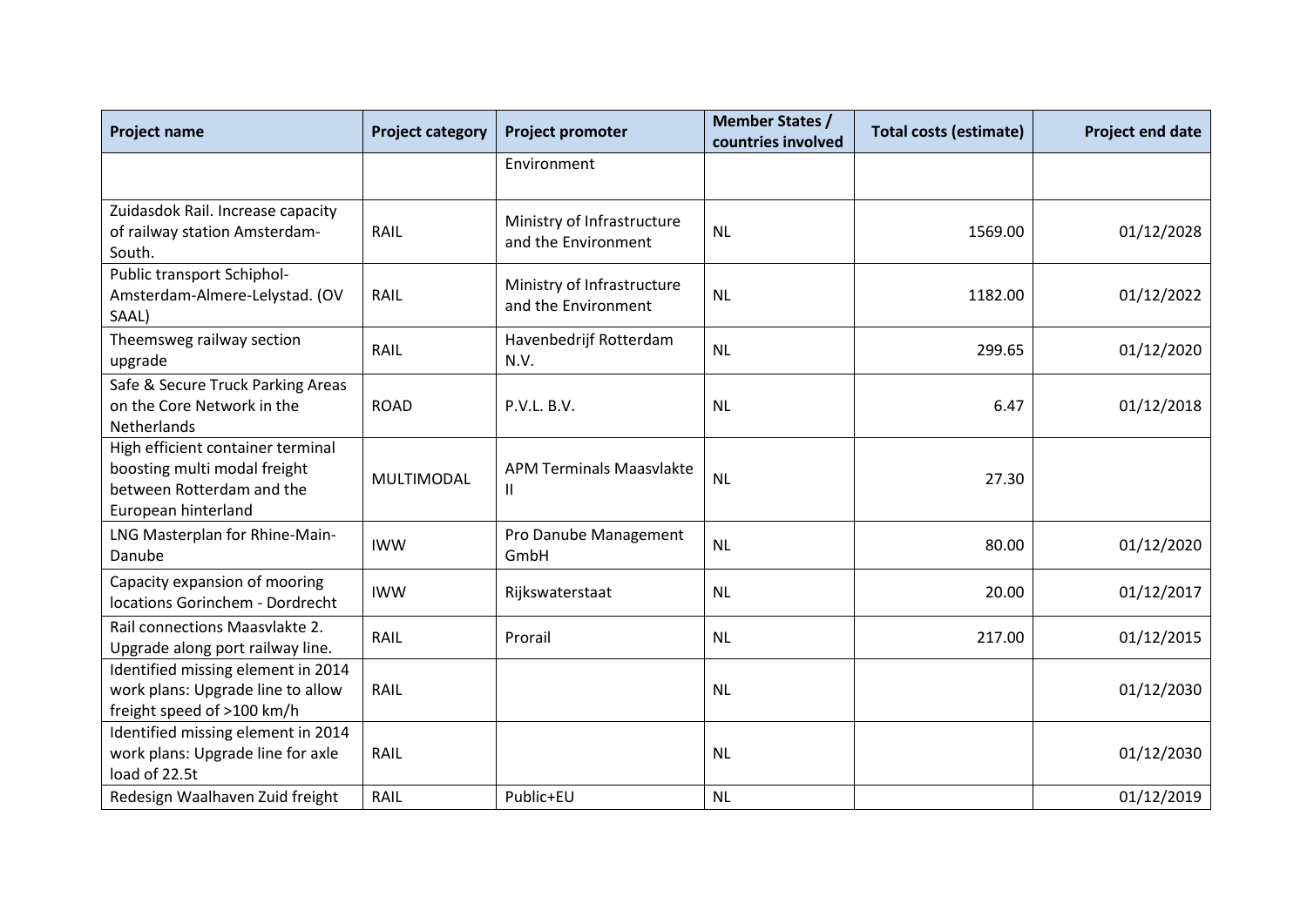| <b>Project name</b>                                              | <b>Project category</b> | <b>Project promoter</b>        | <b>Member States /</b><br>countries involved | <b>Total costs (estimate)</b> | <b>Project end date</b> |
|------------------------------------------------------------------|-------------------------|--------------------------------|----------------------------------------------|-------------------------------|-------------------------|
| yard for containers                                              |                         |                                |                                              |                               |                         |
| Models for economic hydrogen                                     | <b>INNOVATION</b>       | <b>Element Energy Ltd</b>      | DE, IT, NL, UK                               | 33.24                         | 01/06/2020              |
| refuelling infrastructure                                        |                         |                                |                                              |                               |                         |
| Multifunctional secure truck                                     | <b>MARITIME</b>         | Havenbedrijf Rotterdam<br>N.V. | <b>NL</b>                                    | 12.91                         |                         |
| parking solution in Rotterdam                                    |                         |                                |                                              |                               |                         |
| Improvement and promotion of                                     |                         | Groupement Europeen            |                                              |                               |                         |
| Rail Freight Corridor North Sea -                                | RAIL                    | d'interet Economique Rail      | BE, FR, LU, NL, UK                           | 4.80                          | 31/12/2018              |
| Mediterranean                                                    |                         | Freight Corridor 2             |                                              |                               |                         |
| Environmental compliance and                                     |                         |                                |                                              |                               |                         |
| upgrade of the North Sea MoS                                     | <b>MARITIME</b>         | DFDS A/S                       | NL, UK                                       | 6.10                          | 31/12/2016              |
| Felixstowe-Vlaardingen                                           |                         |                                |                                              |                               |                         |
| Scrubbers: Closing the loop                                      | <b>MARITIME</b>         | Stena UK Ltd                   | NL, SE, UK                                   | 40.67                         | 31/12/2017              |
| Maasroute upgrading phase 2b                                     |                         | Dutch Ministry of              |                                              |                               |                         |
| 2015-2018                                                        | <b>IWW</b>              | Infrastructure and the         | <b>NL</b>                                    | 64.90                         | 31/12/2018              |
|                                                                  |                         | Environment                    |                                              |                               |                         |
| Preparatory Study for deployment<br>of ERTMS on the railway line |                         |                                |                                              |                               |                         |
| section Kijfhoek (Port of                                        |                         | Dutch Ministry of              |                                              |                               |                         |
| Rotterdam) - Roosendaal - Belgian                                | RAIL                    | Infrastructure and the         | <b>NL</b>                                    | 4.70                          | 31/12/2017              |
| border - Core Network Corridor /                                 |                         | Environment                    |                                              |                               |                         |
| Rail Freight Corridor North Sea -                                |                         |                                |                                              |                               |                         |
| Mediterranean                                                    |                         |                                |                                              |                               |                         |
| <b>Study of Innovative Natural Gas</b>                           |                         |                                |                                              |                               |                         |
| Solutions for Road Transport in                                  |                         |                                |                                              |                               |                         |
| North West Europe with Pilot                                     | <b>ROAD</b>             | <b>ENN Clean Energy UK</b>     | NL, UK                                       | 10.80                         | 31/12/2018              |
| Deployment in UK and                                             |                         | Limited                        |                                              |                               |                         |
| Netherlands                                                      |                         |                                |                                              |                               |                         |
| <b>SCRUBBER SAMSKIP - New</b>                                    |                         |                                |                                              |                               |                         |
| scrubber solution for lolo vessel                                | <b>MARITIME</b>         | Samskip Multimodal B.V         | IE, NL, UK                                   |                               | 31/05/2017              |
| operating in North and Irish sea                                 |                         |                                |                                              |                               |                         |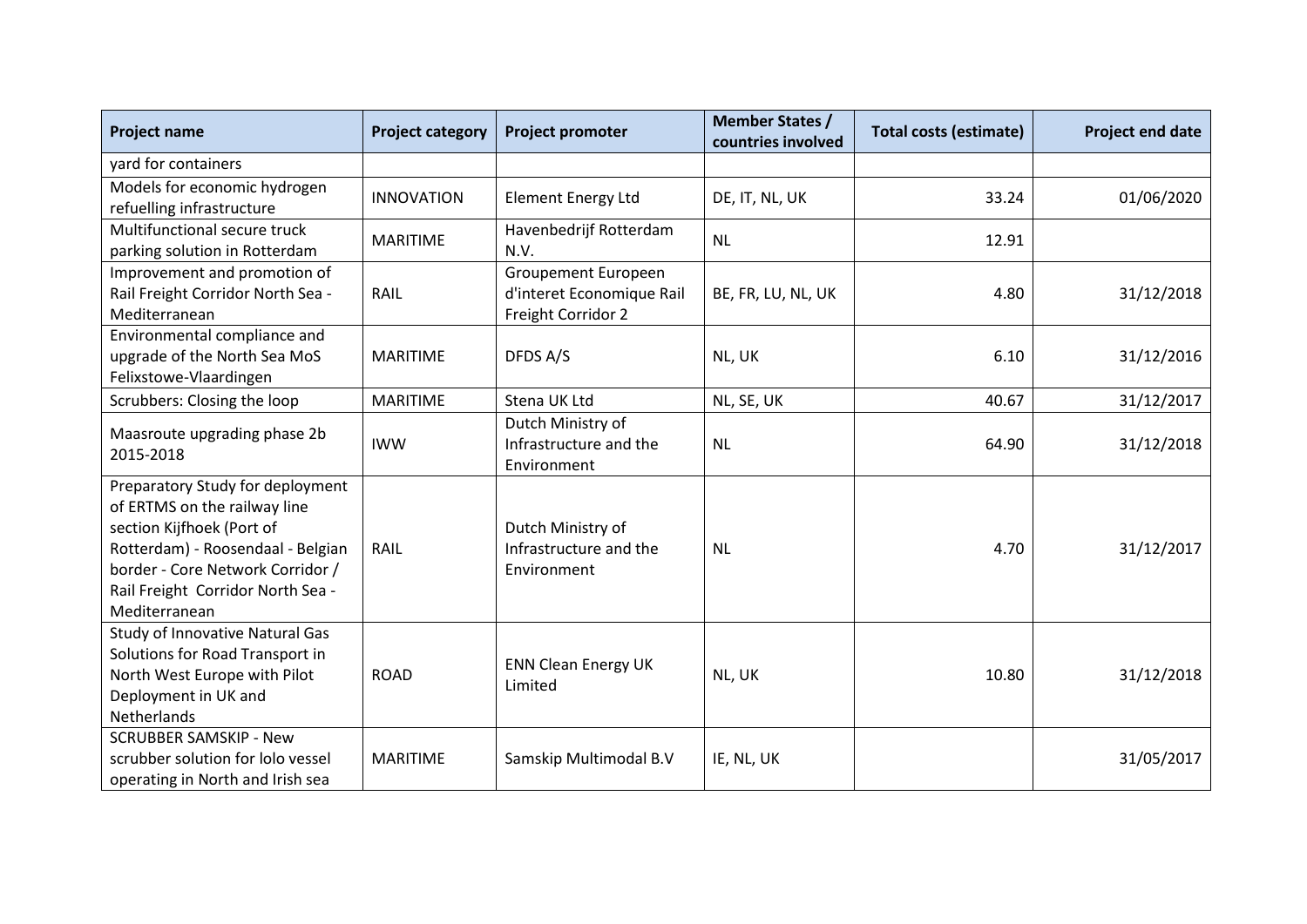| <b>Project name</b>                                                                                                    | <b>Project category</b> | <b>Project promoter</b>                                    | <b>Member States /</b><br>countries involved | <b>Total costs (estimate)</b> | <b>Project end date</b> |
|------------------------------------------------------------------------------------------------------------------------|-------------------------|------------------------------------------------------------|----------------------------------------------|-------------------------------|-------------------------|
| Reconstruction of the Theodorus<br>Port, Bergen op Zoom, phases 2,3<br>and 4A                                          | <b>IWW</b>              | Gemeente Bergen op<br>Zoom                                 | <b>NL</b>                                    | 14.65                         | 31/12/2019              |
| Rail freight terminal at core Port of<br>Moerdijk.                                                                     | RAIL                    | Havenschap Moerdijk                                        | <b>NL</b>                                    | 2.56                          | 31/08/2018              |
| ERTMS deployment plan NSMED<br>corridor.                                                                               | RAIL                    | Prorail                                                    | <b>NL</b>                                    | 50.00                         | 31/12/2030              |
| A10 junctions De Nieuwe Meer<br>and Amstel (part Zuidasdok road)<br>A10 Separate local from long-<br>distance traffic. | <b>ROAD</b>             | Rijkswaterstaat                                            | <b>NL</b>                                    | 297.00                        | 01/12/2028              |
| A9 Badhoevedorp. Traffic<br>congestion at junction.                                                                    | <b>ROAD</b>             | Rijkswaterstaat                                            | <b>NL</b>                                    | 340.00                        | 31/12/2018              |
| Future vision Waal. Fairway depth<br>and cross-border mooring places.                                                  | <b>IWW</b>              | Rijkswaterstaat                                            | <b>NL</b>                                    | 131.00                        | 01/12/2023              |
| Wilhelmina Canal                                                                                                       | <b>IWW</b>              | Municipality Tilburg and<br>Province of Noord-Brabant      | <b>NL</b>                                    | 104.20                        | 01/12/2016              |
| A58 St Annabosch-Galder and A58<br>Eindhoven-Tilburg                                                                   | <b>ROAD</b>             | MinlenM                                                    | <b>NL</b>                                    | 390.00                        | 01/12/2024              |
| EU ITS Platform                                                                                                        | <b>ROAD</b>             | Ministero delle<br>Infrastrutture e dei<br>Trasporti       | NL, IT, 15 member<br>states in total         | 12.90                         | 01/12/2020              |
| Multimodal Logistics Hub for the<br>Venlo Region (Rail and Barge<br><b>Terminal Venlo)</b>                             | MULTIMODAL              | <b>Trade Port Noord CV</b>                                 | <b>NL</b>                                    | 80.40                         |                         |
| Schiphol Plaza. Passenger terminal<br>capacity.                                                                        | <b>AIRPORT</b>          | Dutch Ministry of<br>Infrastructure and the<br>Environment | <b>NL</b>                                    |                               |                         |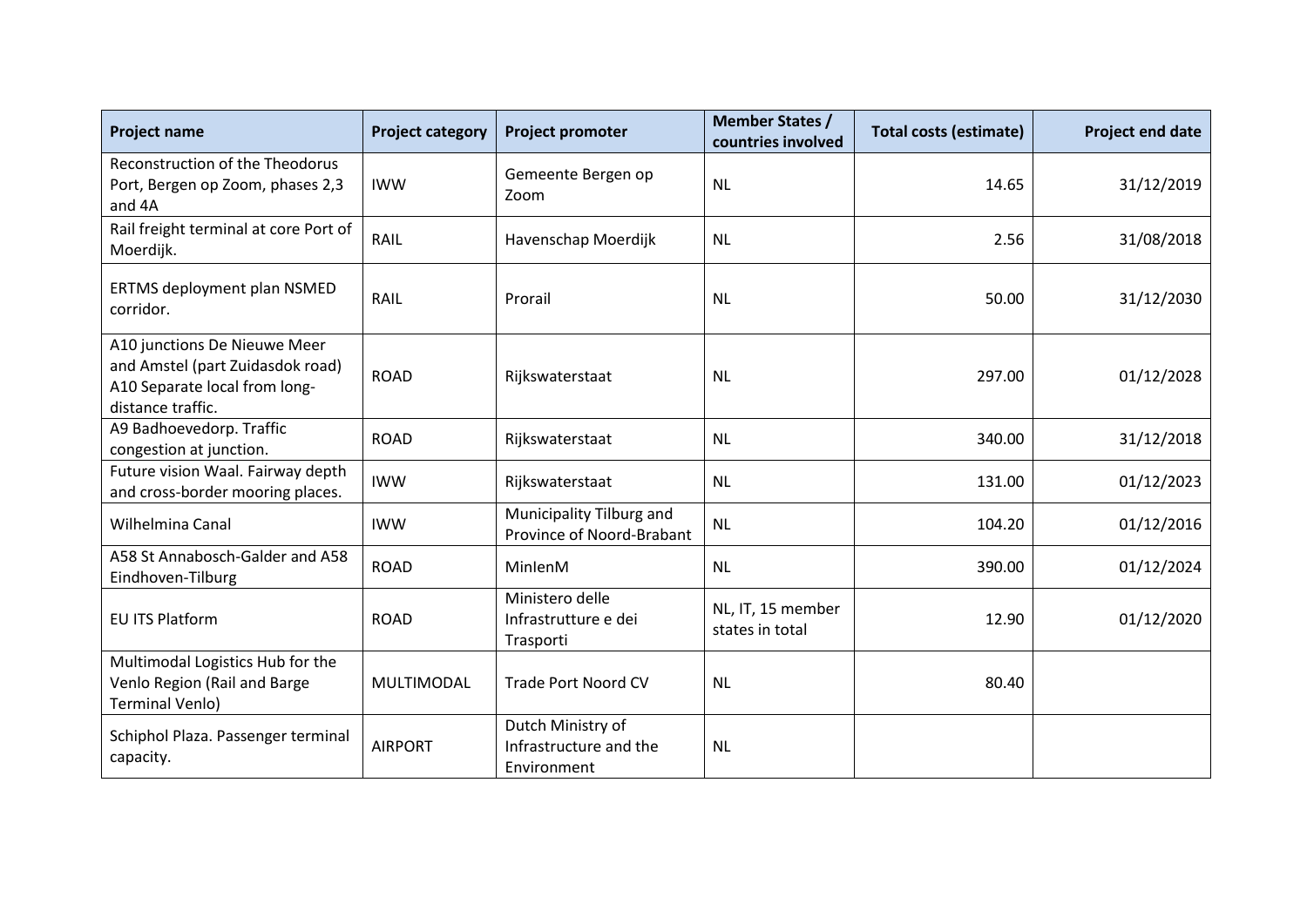| <b>Project name</b>                                                                                                                                                       | <b>Project category</b> | <b>Project promoter</b>                                 | <b>Member States /</b><br>countries involved | <b>Total costs (estimate)</b> | <b>Project end date</b> |
|---------------------------------------------------------------------------------------------------------------------------------------------------------------------------|-------------------------|---------------------------------------------------------|----------------------------------------------|-------------------------------|-------------------------|
| D00R2LNG                                                                                                                                                                  | <b>MOS</b>              | Containerships Ltd Oy                                   | FI, NL, UK                                   | 73.86                         | 01/12/2018              |
| Harbourline - Oude Maas river<br>crossing                                                                                                                                 | RAIL                    | <b>RFC RALP</b>                                         |                                              |                               | 01/12/2028              |
| Amsterdam Dijksgracht - free level<br>crossing                                                                                                                            | RAIL                    | <b>RFC RALP</b>                                         |                                              |                               | 01/12/2025              |
| <b>BRIDGE (Building the Resilience of</b><br><b>International and Dependent</b><br>Gateways in Europe) - Motorways<br>of the Sea II and Funding Objective<br>$\mathbf{1}$ | <b>MARITIME</b>         | <b>DOVER HARBOUR BOARD</b>                              | UK                                           | 134.00                        | 31/12/2020              |
| EURO-HUB - Open access finished<br>vehicle handling facility                                                                                                              | MULTIMODAL              | DB SCHENKER RAIL (UK)<br>LIMITED                        | UK                                           | 5.09                          | 01/12/2016              |
| Improving London's<br>Interconnections with the Core<br>Network: Old Oak Common Study                                                                                     | RAIL                    | <b>Transport for London</b>                             | UK                                           | 8.08                          | 01/10/2017              |
| <b>Bottleneck Alleviation and Cross</b><br><b>Border Connectivity Works on</b><br>Knockmore to Lurgan Rail Line                                                           | RAIL                    | Dept. for Regional<br><b>Transport Northern Ireland</b> | UK                                           | 32.28                         | 01/04/2018              |
| Cannock Multimodal Rail Freight<br><b>Terminal (CMRFT)</b>                                                                                                                | MULTIMODAL              | <b>Pentalver Cannock Limited</b>                        | UK                                           | 19.72                         | 01/01/2017              |
| Belfast: Road and rail traffic<br>improvements                                                                                                                            | MULTIMODAL              | Dept. for Regional<br><b>Transport Northern Ireland</b> | UK                                           | 110.00                        |                         |
| Edinburgh-Glasgow Improvement<br>Programme (EGIP)                                                                                                                         | RAIL                    | <b>Network Rail</b>                                     | UK                                           | 346.00                        | 01/01/2019              |
| Felixstowe-Nuneaton<br>Improvements                                                                                                                                       | RAIL                    | <b>Network Rail</b>                                     | UK                                           | 850.00                        | 01/01/2019              |
| Northern Hub                                                                                                                                                              | RAIL                    | <b>Network Rail</b>                                     | UK                                           | 1580.00                       | 01/01/2019              |